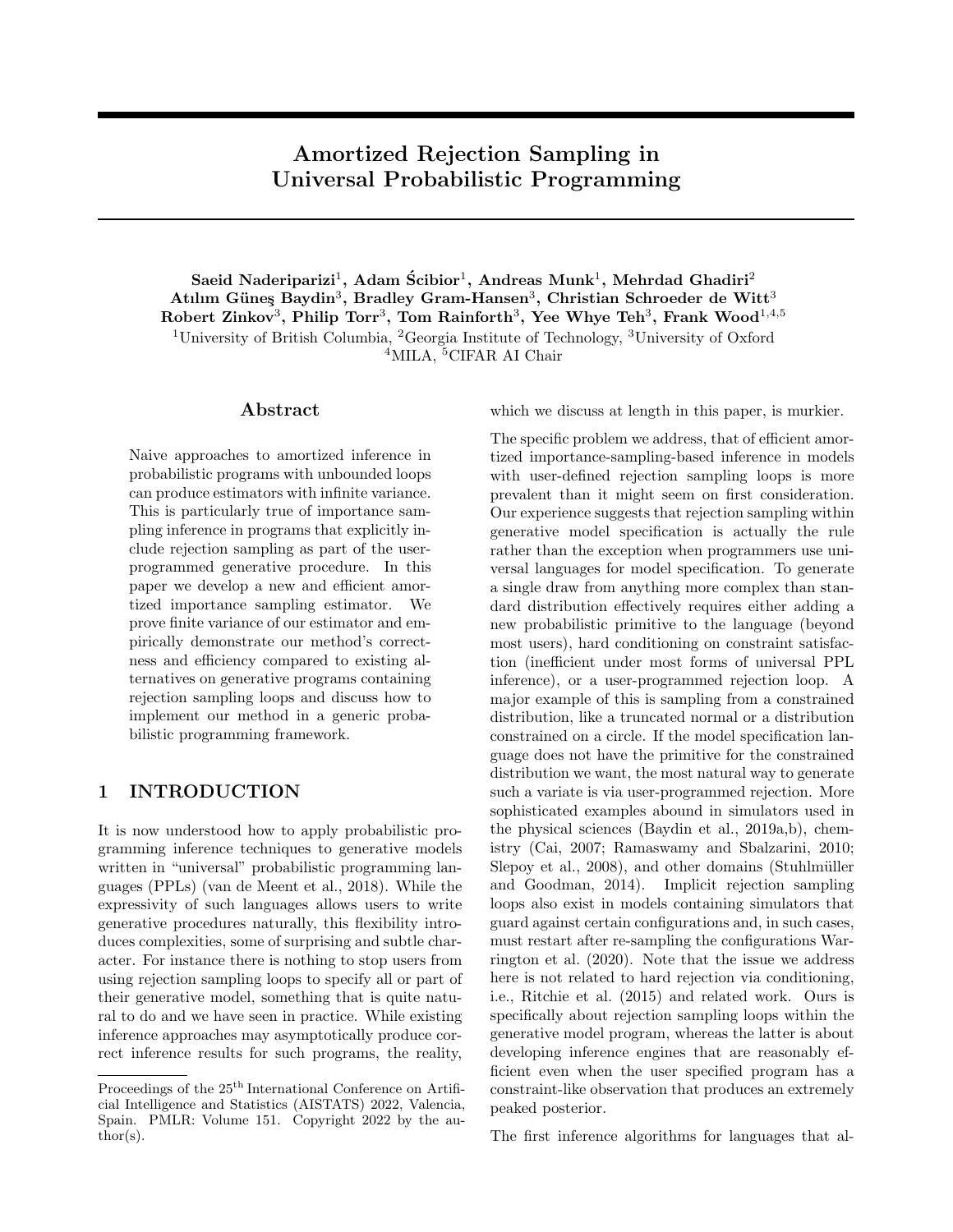lowed generative models containing rejection sampling loops to be written revolved around Markov chain Monte Carlo (MCMC) [\(Goodman et al., 2008;](#page-9-6) [Wingate et al., 2011\)](#page-9-7) and sequential importance sampling (SIS) [\(Wood et al., 2014\)](#page-9-8) using the prior as the proposal distribution and then mean-field variational inference [\(Wingate and Weber, 2013\)](#page-9-9). Those methods were very inefficient, prompting extensions of PPLs providing programmable inference capabilities [\(Mans](#page-9-10)[inghka et al., 2014;](#page-9-10) [Scibior, 2019\)](#page-9-11). Efforts to speed up ´ inference since then have revolved around amortized inference [\(Gershman and Goodman, 2014\)](#page-8-3), where a slow initial off-line computation is traded against fast and accurate test-time inference. Such methods work by training neural networks that quickly map a dataset either to a variational posterior [\(Ritchie et al., 2016\)](#page-9-12) or to a sequence of proposal distributions for SIS [\(Le](#page-9-13) [et al., 2017\)](#page-9-13). This paper examines and builds on the latter "Inference Compilation" (IC) approach.

Unbounded loops potentially require integrating over infinitely many latent variables. With IC each of these variables has its own importance weight and the product of all the weights can have infinite variance, resulting in an importance sampler with unstable convergence. Furthermore, the associated self-normalizing importance sampler with any finite number of samples can converge to an arbitrary point, giving wrong inference results without warning. It is therefore necessary to take extra steps to ensure convergence of the importance sampler resulting from IC when unbounded loops are present.

In this paper we present a solution to this problem for the common case of rejection sampling loops. We establish, both theoretically and empirically, that computing importance weights naively in this situation can lead to arbitrarily bad posterior estimates. We develop a novel estimator to remedy this problem. A preview of the problem and the proposed solution is shown in Fig. [1.](#page-1-0)

# 2 PROBLEM FORMULATION

Our formulation of the problem will be presented concretely starting from the example probabilistic program shown in Figure [1a.](#page-1-0) Even though both the problem and our solution are more general, applying to all probabilistic programs with rejection sampling loops regardless of how complicated they are, this simple example captures all the important aspects of the problem. As a reminder, inference compilation refers to offline training of importance sampling proposal distributions for all random variables in a program [\(Le](#page-9-13) [et al., 2017\)](#page-9-13). Existing, naive approaches to inference compilation for the program in Figure [1a](#page-1-0) correspond

<span id="page-1-0"></span>

| 1: $x \sim p(x)$<br>2:<br>3: for $k \in \mathbb{N}^+$ do<br>4: $z^k \sim p(z x)$<br>5:<br>6:<br>if $c(x, z^k)$ then<br>7:<br>$z=z^k$<br>8:<br>break<br>9:<br>10: observe $(y, p(y z, x))$<br>(a) Original program | $x \sim q(x y)$<br>$w \leftarrow \frac{p(x)}{q(x n)}$<br>for $k \in \mathbb{N}^+$ do<br>$z^k \sim q(z x,y)$<br>$w^k \leftarrow \frac{p(z^k x)}{q(z^k x,y)}$<br>$w \leftarrow w w^k$<br>if $c(x, z^k)$ then<br>$z = z^k$<br>break<br>$w \leftarrow wp(y z, x)$<br>(b) Inference compilation |
|-------------------------------------------------------------------------------------------------------------------------------------------------------------------------------------------------------------------|--------------------------------------------------------------------------------------------------------------------------------------------------------------------------------------------------------------------------------------------------------------------------------------------|
| 1: $x \sim p(x)$                                                                                                                                                                                                  | $x \sim q(x y)$                                                                                                                                                                                                                                                                            |
| 2:                                                                                                                                                                                                                | $w \leftarrow \frac{p(x)}{q(x y)}$                                                                                                                                                                                                                                                         |
| 3: $z \sim p(z x, c(x, z))$                                                                                                                                                                                       | $\boldsymbol{z} \sim q(\boldsymbol{z} x,y,c(x,z))$                                                                                                                                                                                                                                         |
| 4:                                                                                                                                                                                                                | $w \leftarrow w \frac{p(z x,c(x,z))}{q(z x u,c(x,z))}$                                                                                                                                                                                                                                     |
| 5: observe $(y, p(y z, x))$                                                                                                                                                                                       | $w \leftarrow w p(y \boldsymbol{z},x)$                                                                                                                                                                                                                                                     |
| (c) Equivalent to above                                                                                                                                                                                           | (d) Our IS estimator                                                                                                                                                                                                                                                                       |

Figure 1: [\(a\)](#page-1-0) Illustrates the problem we are addressing. Existing, naive approaches to inference compilation use trained proposals for the importance sampler with proposal q shown in [\(b\)](#page-1-0), where  $w$  can have infinite variance, even when each  $w^k$  individually has finite variance, as  $k$  is unbounded. There exists a simplified program [\(c\)](#page-1-0) equivalent to [\(a\)](#page-1-0) and ideally we would like to perform inference using the importance sampler in [\(d\)](#page-1-0). While this is not directly possible, since we do not have access to the conditional densities required, our method approximates this algorithm, without introducing infinite variance.

to the importance sampler shown in Figure [1b](#page-1-0) where there is some proposal learned for every random choice in the program. While the weighted samples produced by this method result in unbiased estimates, the variance of the weights can be very high and potentially infinite due to the unbounded number of  $w^k$ s. To show this, we start by more precisely defining the meaning of the sampler in Fig. [1b.](#page-1-0)

<span id="page-1-1"></span>**Definition 1** (Naive weighing). Let  $p(x, y, z)$  be a probability density such that all conditional densities exist. For each y, let  $q(x, z|y)$  be a probability density such that  $p(x, z|y)$  is absolutely continuous with respect to it. Let  $c(x, z)$  be a Boolean condition, and A be the event that c is satisfied such that  $p(A|x, y) \ge \epsilon$ and  $q(A|x,y) \geq \epsilon$  for all  $(x, y)$  and some  $\epsilon > 0$ . Let  $x \sim q(x|y)$  and let  $z^k \stackrel{i.i.d.}{\sim} q(z|x, y)$  and  $w^k = \frac{p(z^k|x)}{q(z^k|x, y)}$ <br>for all  $k \in \mathbb{N}^+$ . Let  $L = \min\{k|c(x, z^k)\}, z = z^L$  and  $w_{\rm IC} = \frac{p(x)}{q(x)y}$  $\frac{p(x)}{q(x|y)}p(y|x,z)\prod_{k=1}^{L}w^{k}.$ 

For simplicity, in Definition [1](#page-1-1) and the rest of this paper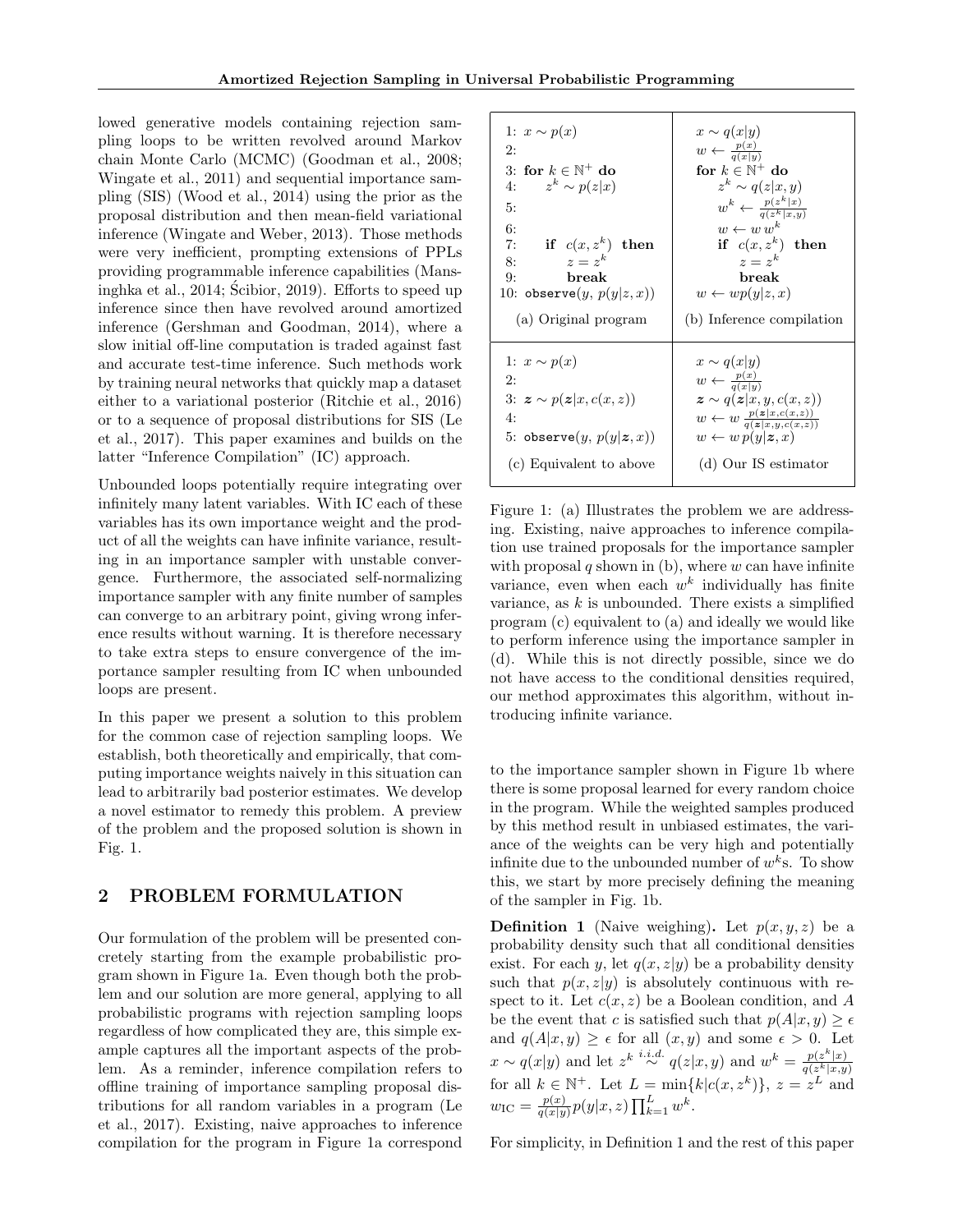we let A be the event that  $c$  is satisfied. We assert that Definition [1](#page-1-1) corresponds to the program in Fig. [1b.](#page-1-0) A rigorous correspondence could be established using formal semantics methods, such as the construction of [Scibior et al.](#page-9-14)  $(2017)$ , but this is beyond the scope of this paper. Although, as we prove later in Theorem [3,](#page-3-0) the resulting importance sampler correctly targets the posterior distribution, the variance of  $w_{\text{IC}}$  is a problem, and it is this specific problem that we tackle in this paper.

Intuitively, a large number of rejections in the loop leads to a large number of  $w^k$  being included in  $w_{\text{IC}}$  and the variance of their product tends to grow quickly. In the worst case, this variance may be infinite, even when each  $w^k$  has finite variance individually. This happens when the proposed samples are rejected too often, which is formalized in the following theorem.

<span id="page-2-0"></span>Theorem 1. Under assumptions of Definition [1,](#page-1-1) if the following condition holds with positive probability under  $x \sim q(x|y)$ 

<span id="page-2-1"></span>
$$
\mathbb{E}_{z \sim q(z|x,y)} \left[ \frac{p(z|x)^2}{q(z|x,y)^2} (1 - p(A|x,z)) \right] \ge 1 \quad (1)
$$

then the variance of  $w_{\text{IC}}$  is infinite.

#### A proof of this theorem is in Appendix [A.1.](#page-10-0)

Theorem [1](#page-2-0) means that importance sampling with proposals other than the prior may hurt more than help in the case of rejection sampling loops and there is no trivial way to ensure Eq. [\(1\)](#page-2-1) does not hold or to detect if it holds for a particular proposal. Furthermore, under the conditions of Theorem [1,](#page-2-0) existing IC schemes are effectively useless in practice, even though they are still unbiased in principle. Since the central limit theorem governs convergence of IS estimators [\(Geweke, 1989\)](#page-8-4), the convergence rates fail when the variance of weights is infinite. Consequently, it leads to a slow to converge and unstable estimator that may exhibit strong biases with any finite number of samples [\(Robert et al., 1999;](#page-9-15) [Koopman et al.,](#page-9-16) [2009\)](#page-9-16). Worse still, even when the variance is finite but large, it may render the effective sample size too low for practical applications, a phenomenon we have observed repeatedly in practice. What remains is to derive an alternative way to compute  $w_{\text{IC}}$  that guarantees avoiding such problems arising from rejection sampling loops and in practice leads to larger effective sample sizes than existing methods.

# 3 APPROACH

A starting point to the presentation of our algorithm is to observe that the program in Fig. [1a](#page-1-0) is equivalent

to Fig. [1c,](#page-1-0) where z satisfying the condition c is sampled directly. Fig. [1d](#page-1-0) presents an importance sampler targeting [1c,](#page-1-0) obtained by sampling z directly from  $q$ under the condition  $c$ . Note that the sampling processes in [1b](#page-1-0) and [1d](#page-1-0) are the same, only the weights are computed differently. We now provide a definition for the weights in [1d.](#page-1-0)

<span id="page-2-6"></span>Definition 2 (Collapsed weighing). Extending Definition [1,](#page-1-1) let

<span id="page-2-2"></span>
$$
w_{\mathcal{C}} = \frac{p(x)}{q(x|y)} \underbrace{\frac{p(z|x,A)}{q(z|x,A,y)}}_{\text{(T)}} p(y|x,z). \tag{2}
$$

Note that  $\mathbb{E}[w_{\text{IC}}] = \mathbb{E}[w_{\text{C}}]$ , as we prove in Theorem [3.](#page-3-0) However, since  $w_C$  only involves a fixed number (three) of terms, we can expect it to avoid the aforementioned problems with exploding variance. Unfortunately, we can not directly compute  $w_{\text{C}}$ .

In Eq.  $(2)$  we can directly evaluate all terms except  $(\hat{T})$ , since,  $p(z|x, A)$  and  $q(z|x, A, y)$  are defined implicitly by the rejection sampling loop. Applying Bayes' rule to this term gives the following equality:

<span id="page-2-5"></span>
$$
\textcircled{T} = \underbrace{\frac{q(A|x,y)}{p(A|x)}}_{\textcircled{1}} \underbrace{\frac{p(z|x)}{q(z|x,y)}}_{\textcircled{2}} \underbrace{\frac{p(A|z,x)}{q(A|z,x,y)}}_{\textcircled{3}}.
$$
\n(3)

The term  $\circled{2}$  can be directly evaluated, since we have access to both conditional densities and the term  $\circled{3}$  is always equal to 1, since  $A$  only depends on  $x$  and  $z$ , and is determined by  $c(z, x)$  which is common between p and q. However, the term  $(1)$ , which is the ratio of acceptance probabilities under  $q$  and  $p$ , can not be computed directly and we need to estimate it. We provide separate unbiased estimators for  $q(A|x, y)$  and  $\frac{1}{p(A|x)}$ .

For  $q(A|x, y)$  we use straightforward Monte Carlo estimation of the following expectation:

<span id="page-2-3"></span>
$$
q(A|x,y) = \int q(A|z,x,y)q(z|x,y)dz
$$

$$
= \int c(z,x)q(z|x,y)dz
$$

$$
= \mathbb{E}_{z \sim q(z|x,y)} [c(z,x)] \tag{4}
$$

For  $\frac{1}{p(A|x)}$  we use Monte Carlo estimation after applying the following standard lemma:

<span id="page-2-4"></span>Lemma 2. Let A be an event that occurs in a trial with probability p. The expectation of the number of trials to the first occurrence of A is equal to  $\frac{1}{p}$ .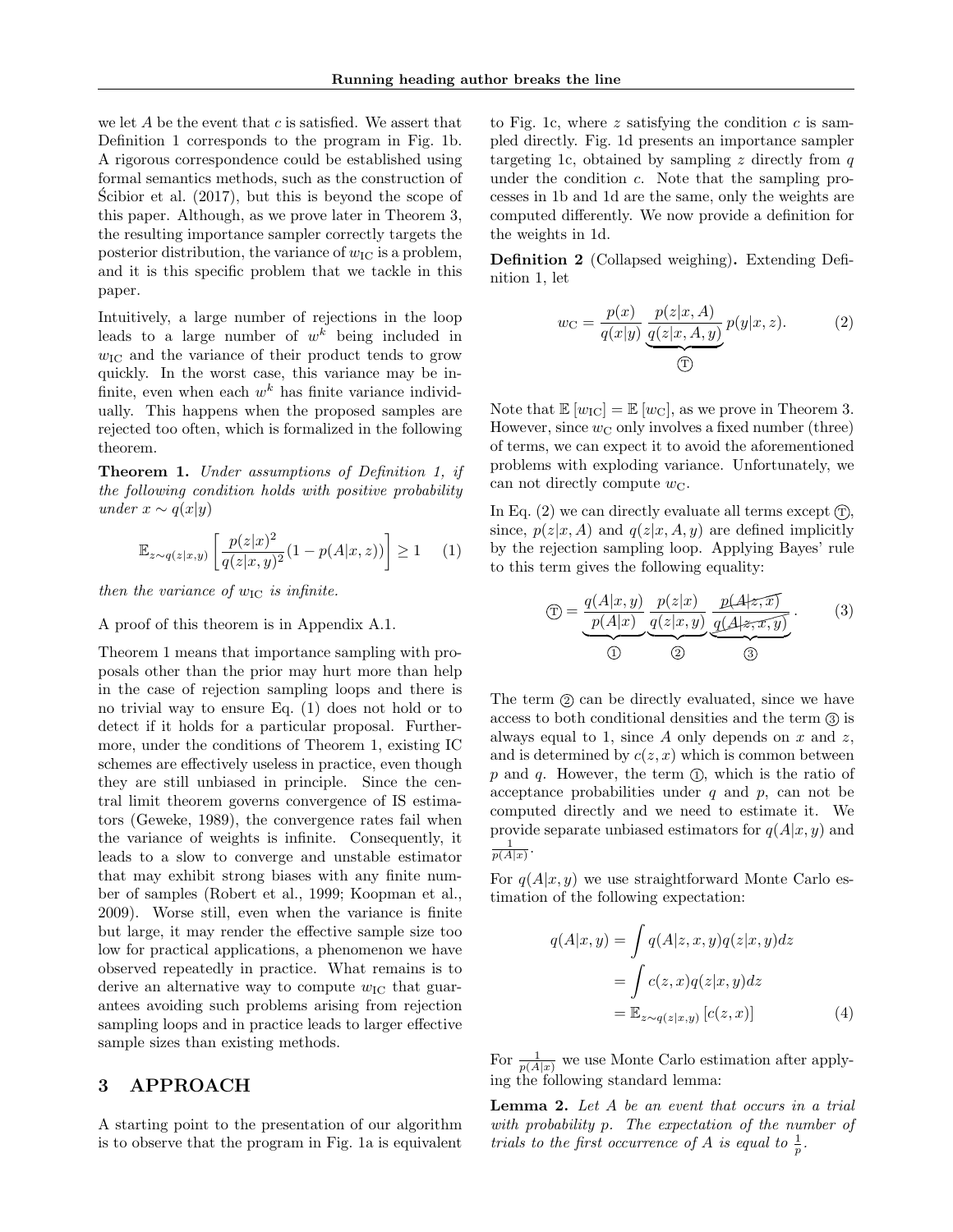It is important that these estimators are constructed independently of z being sampled to ensure that we obtain an unbiased estimator for  $w<sub>C</sub>$  specified in Eq. [\(2\)](#page-2-2). Also, it is important to note these two values  $q(A|x, y)$ and  $\frac{1}{p(A|x)}$  are state-dependent, they are not only specific to a rejection sampling loop, but also depend on the state of the program when entering the loop. We put together all these elements to obtain our final method in Algorithm [1.](#page-3-1) More formally, the weight obtained by our method is defined as follows.

<span id="page-3-2"></span>Definition 3 (Our weighting). Extending Defini-tion [1,](#page-1-1) let  $z_i' \stackrel{i.i.d.}{\sim} q(z|x,y)$  for  $i \in 1,\ldots,N$  and K be the number of  $z_i'$  for which  $c(x, z_i')$  holds. Let  $z''_j = (z''_{j,1}, \ldots, z''_{j,T_j})$  be sequences of potentially varying length for  $j \in 1, ..., M$  with  $z''_{j,l} \stackrel{i.i.d.}{\sim} p(z|x)$  such that for all  $j$ ,  $T_j$  is the smallest index l for which  $c(x, z''_{j,l})$  holds. Let  $T = \frac{1}{M} \sum_{j=1}^{M} T_j$ . Finally, let

$$
w_{\text{ARS}} = \frac{p(x)}{q(x|y)} \frac{KT}{N} \frac{p(z|x)}{q(z|x,y)} p(y|x,z).
$$
 (5)

Throughout this section we have only informally argued that the three importance samplers presented target the same distribution. With all the definitions in place we can make this argument precise in the following theorem.

<span id="page-3-0"></span>**Theorem 3.** For any  $N \geq 1$  and  $M \geq 1$ , and all values of  $(x, y, z)$ ,

$$
\mathbb{E}\left[w_{\rm IC}|x,y,z\right] = w_{\rm C} = \mathbb{E}\left[w_{\rm ARS}|x,y,z\right].\qquad (6)
$$

Proof. For the second equality, use Eq. [\(4\)](#page-2-3), then Lemma [2,](#page-2-4) Eq.  $(3)$ , and finally Eq.  $(2)$ .

$$
\mathbb{E}\left[w_{\text{ARS}}|x, y, z\right] \tag{7}
$$

$$
= \frac{p(x)}{q(x|y)} \frac{p(z|x)}{q(z|x,y)} p(y|x,z) \frac{1}{N} \mathbb{E}_{z'} [K] \mathbb{E}_{z''} [T] \qquad (8)
$$

$$
=\frac{p(x)}{q(x|y)}\frac{p(z|x)}{q(z|x,y)}p(y|x,z)q(A|x,y)\frac{1}{p(A|x)}\qquad(9)
$$

$$
= \frac{p(x)}{q(x|y)} \frac{p(z|x,A)}{q(z|x,A,y)} p(y|x,z) = w_{\rm C}
$$
 (10)

For the first equality, use Eq. [\(21\)](#page-11-0) in Appendix [A.1](#page-10-0) to get

$$
\mathbb{E}\left[w_{\rm IC}|x,y,z\right] \tag{11}
$$

$$
= \frac{p(x)}{q(x|y)} p(y|x, z) w^{L} \mathbb{E}_{z^{1:L-1}} \left[ \prod_{k=1}^{L-1} w^{k} \right]
$$
(12)

$$
= \frac{p(x)}{q(x|y)} p(y|x, z) \frac{p(z|x)}{q(z|x, y)} \frac{q(A|x, y)}{p(A|x)} = w_{\text{C}} \qquad (13)
$$

 $\Box$ 

<span id="page-3-1"></span>Algorithm 1 Pseudocode for our algorithm applied to the probabilistic program from Fig. [1a.](#page-1-0)

1: 
$$
x \sim q(x|y)
$$
  
\n2:  $w \leftarrow \frac{p(x)}{q(x|y)}$   
\n3: for  $k \in \mathbb{N}^+$  do  
\n4:  $z^k \sim q(z|x, y)$   
\n5: if  $c(x, z^k)$  then  
\n6:  $z = z^k$   
\n7: break  
\n8:  $w \leftarrow w \frac{p(z|x)}{q(z|x,y)}$   
\n9:  $K \leftarrow 0$   
\n10: for  $i \in 1, \ldots N$  do  
\n11:  $z'_i \leftarrow q(z|x, y)$   
\n12:  $K \leftarrow K + c(z, x)$   
\n13: for  $j \in 1, \ldots M$  do  
\n14: for  $l \in \mathbb{N}^+$  do  
\n15:  $z''_{j,l} \leftarrow q(z|x, y)$   
\n16: if  $c(x, z''_{j,l})$  then  
\n17:  $T_j \leftarrow l$   
\n18: break  
\n19:  $T \leftarrow \frac{1}{M} \sum_{j=1}^{M} T_j$   
\n20:  $w \leftarrow w \frac{KT}{N}$   
\n21:  $w \leftarrow w p(y|z, x)$ 

Since all three importance samplers use the same proposal distributions for  $(x, z)$ , Theorem [3](#page-3-0) shows that they all target the same distribution, which is the posterior distribution specified by the original probabilistic program in Fig. [1a.](#page-1-0)

Finally, we can prove that our method handles inference in rejection sampling loops without introducing infinite variance. Note that variance may still be infinite for reasons not having to do with the rejection sampling loop, if  $q(x|y)$  and  $q(z|x, y)$  are poorly chosen.

**Theorem 4.** If w<sub>C</sub> from Definition [2](#page-2-6) has finite variance, then  $w_{\text{ARS}}$  from Definition [3](#page-3-2) has finite variance, for any  $N \geq 1$  and  $M \geq 1$ .

*Proof.* Note that conditionally on  $(x, y, z)$ , K follows a binomial distribution. Therefore,  $Var[\frac{K}{N}|x, y, z]$  <  $1 < \infty$ . Then, note that conditionally on  $(x, y, z)$ ,  $T_i$ s are independent of each other and follow a geometric distribution. Therefore,

$$
\text{Var}[T_j|x, y, z] = \frac{1 - p(A|x)}{p(A|x)^2} < \frac{1}{p(A|x)^2}
$$
\n
$$
\Rightarrow \text{Var}[T|x, y, z] < \frac{1}{p(A|x)^2} < \frac{1}{\epsilon^2} < \infty.
$$

Also, conditionally on  $(x, y, z)$ ,  $\frac{K}{N}$  and T are inde-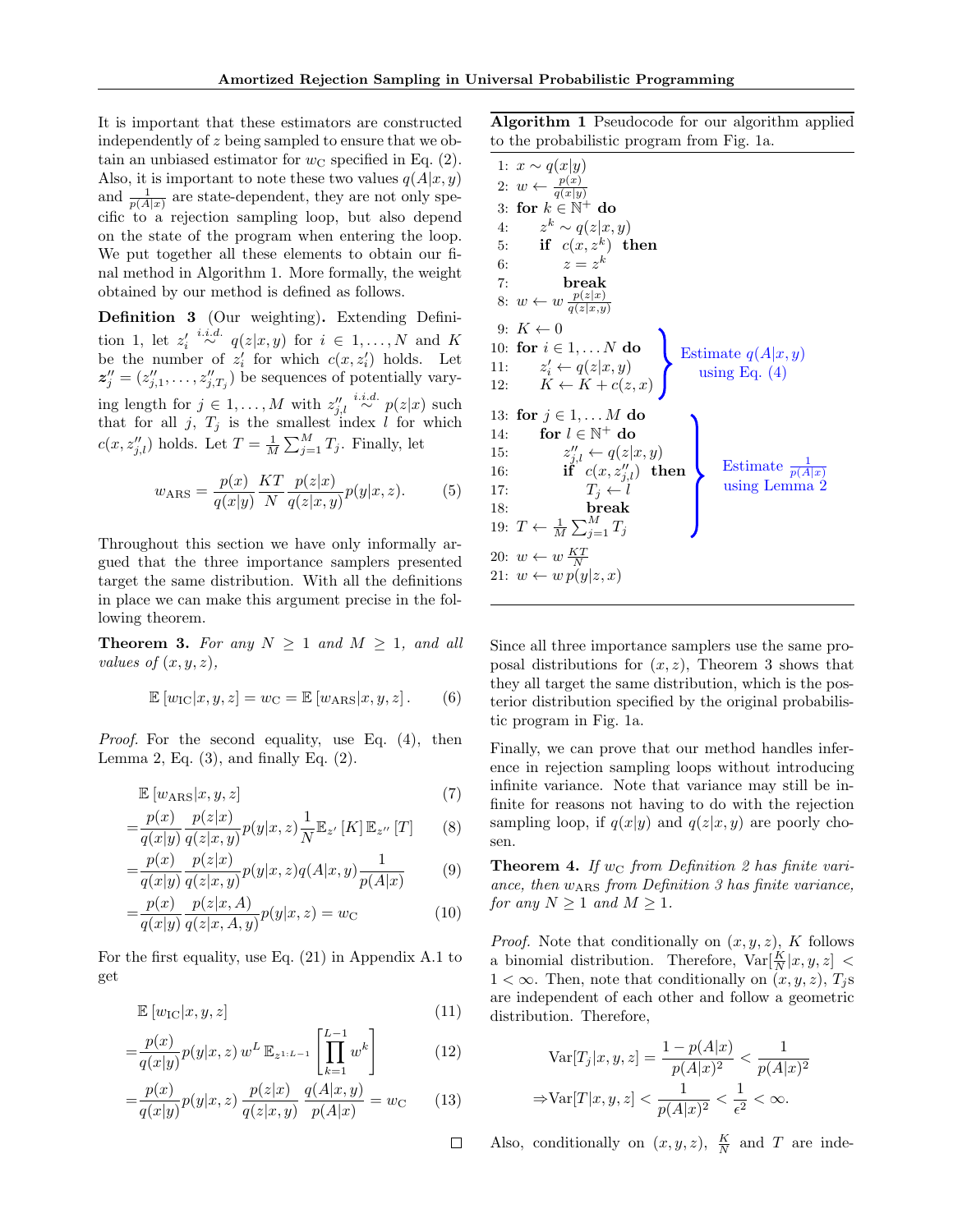pendent, so  $Var[\frac{KT}{N}|x,y,z] < B$  for some constant  $B < \infty$ . Then see that  $w_{\text{ARS}} = w_{\text{C}} \frac{p(A|x)}{q(A|x,y)}$  $\frac{p(A|x)}{q(A|x,y)} \frac{KT}{N}$ . Finally, using the law of total variance, we get

$$
Var[wARS] = \mathbb{E} [Var[wARS|x, y, z]]
$$
  
+ 
$$
Var[\mathbb{E}[wARS|x, y, z]]
$$
  

$$
[(p0(A|x))2 [KT] 1]
$$
 (14)

$$
= \mathbb{E}\left[\left(w_C \frac{p(A|x)}{q(A|x,y)}\right)^2 \text{Var}\left[\frac{KT}{N}\middle|x,y,z\right]\right] + \text{Var}[w_C]
$$
\n(15)

$$
\leq \mathbb{E}\left[w_{\mathrm{C}}^2 \frac{1}{\epsilon^2} B\right] + \text{Var}[w_{\mathrm{C}}] < \infty \tag{16}
$$

 $\Box$ 

Training proposals Our method does not concern training the IC network. It is mainly about computing sample weights once the network is trained. However, an important assumption made in our method is the same proposal  $q(z|x, y)$  is used in all iterations of a rejection sampling loop. Therefore, it should be reflected in the training process in IC as well. We follow the approach proposed in [Baydin et al.](#page-8-0) [\(2019a\)](#page-8-0) which discards the rejected samples at training time and only uses the sample values that conclude the loop for training. As a result, the training samples for z are from  $p(z|x, A)$ , which means, the distribution of training data obtained from the programs in Figs. [1a](#page-1-0) and [1c](#page-1-0) are identical. We provide more details and a discussion on training proposals in Appendix [B.](#page-11-1)

### <span id="page-4-0"></span>4 EXPERIMENTS

We illustrate our method by performing inference in three example probabilistic programs that include rejection sampling loops. In each program the latent variables are identified via sample statements. The inferred posterior distribution is conditioned on observed values, identified via observe statements. Two of our experiments are designed so that ground truth inference results can be derived analytically.

We evaluate the efficacy of our approach in several ways including (I) computing the effective sample size (ESS) of IS estimators, (II) empirically comparing the convergence rates of different methods to ground truth values, and (III) reporting the number of samples required to ensure convergence of the IS estimators. We adopt a convergence test proposed by [Chatterjee and](#page-8-5) [Diaconis](#page-8-5) [\(2018\)](#page-8-5) and report the sample size required for IS estimators,  $K_{\text{converge}}$ . Formally, define

$$
Q_K := \frac{\max_{1 \le k \le K} w^k}{\sum_{k=1}^K w^k},\tag{17}
$$

where  $w^k$  is defined as in Definition [1.](#page-1-1) According to this convergence test, an IS estimate with  $K$  samples is converged if  $\mathbb{E}[Q_K] < \epsilon$ , for a predefined  $\epsilon$ . Finally,  $K_{\text{converge}}$  is the smallest value for which the IS estimator is converged.

The specific methods we compare are:

- Naive (IC): Like the approach in Fig. [1b](#page-1-0) this uses a proposal for all iterations of rejection sampling loops. Final importance weights are computed by multiplying all the weights for all samples in the trace, accepted and rejected.
- Amortized Rejection Sampling  $(ARS_{M=m})$ : This is our method (Algorithm [1\)](#page-3-1) with  $M = m$  and  $N = \max(m, 10)$  as defined in Definition [3,](#page-3-2) not multiplying in the weights of any rejected samples on the trace.
- Ablated (Biased): Implements the incorrect variant of ARS that does not estimate nor multiple in the correction factor  $\frac{q(A|x,y)}{p(A|x)}$ . This is only shown to see the effect of correction factors in terms of convergence speed and estimation bias.

Note that the variance and convergence of our method depends primarily on the probabilities of rejection in the model and proposal, and not on other features of the rejection sampler. Therefore, our experimental results do not change significantly for more complex programs.

## 4.1 Marsaglia

Marsaglia polar method [\(Marsaglia and Bray, 1964\)](#page-9-17) is a pseudo-random number sampling method for generating samples from a Normal distribution. It samples a point  $(a, b)$  uniformly from a unit circle and applies change of variables  $x_1 = a \sqrt{\frac{-2 \log(a^2 + b^2)}{a^2 + b^2}}$  $\frac{\log(a^2+b^2)}{a^2+b^2}$  and  $x_2 = b \sqrt{\frac{-2 \log(a^2 + b^2)}{a^2 + b^2}}$  $\frac{\log(a^2+b^2)}{a^2+b^2}$ . Then,  $x_1$  and  $x_2$  are two independent samples distributed as  $\mathcal{N}(0, 1)$ . The most straight-forward way of sampling from a circle is by sampling from a square and rejecting the sample if it lies outside the circle. This is a common use case of rejection sampling, to sample from a constrained probability space.

We implement a Gaussian with unknown mean model with two observations  $y_1$  and  $y_2$ . The generative process is defined as  $\mu \sim \mathcal{N}(\mu_0, \sigma_0^2)$ ,  $y_i | \mu \sim \mathcal{N}(\mu, \sigma^2)$ where sampling from  $\mathcal{N}(\mu_0, \sigma_0^2)$  is implemented by the Marsaglia polar method. Program [6](#page-16-0) in Appendix [D.1](#page-15-0) shows the implementation of this model.

We train an LSTM-based inference compilation network on this model to learn proposals and use them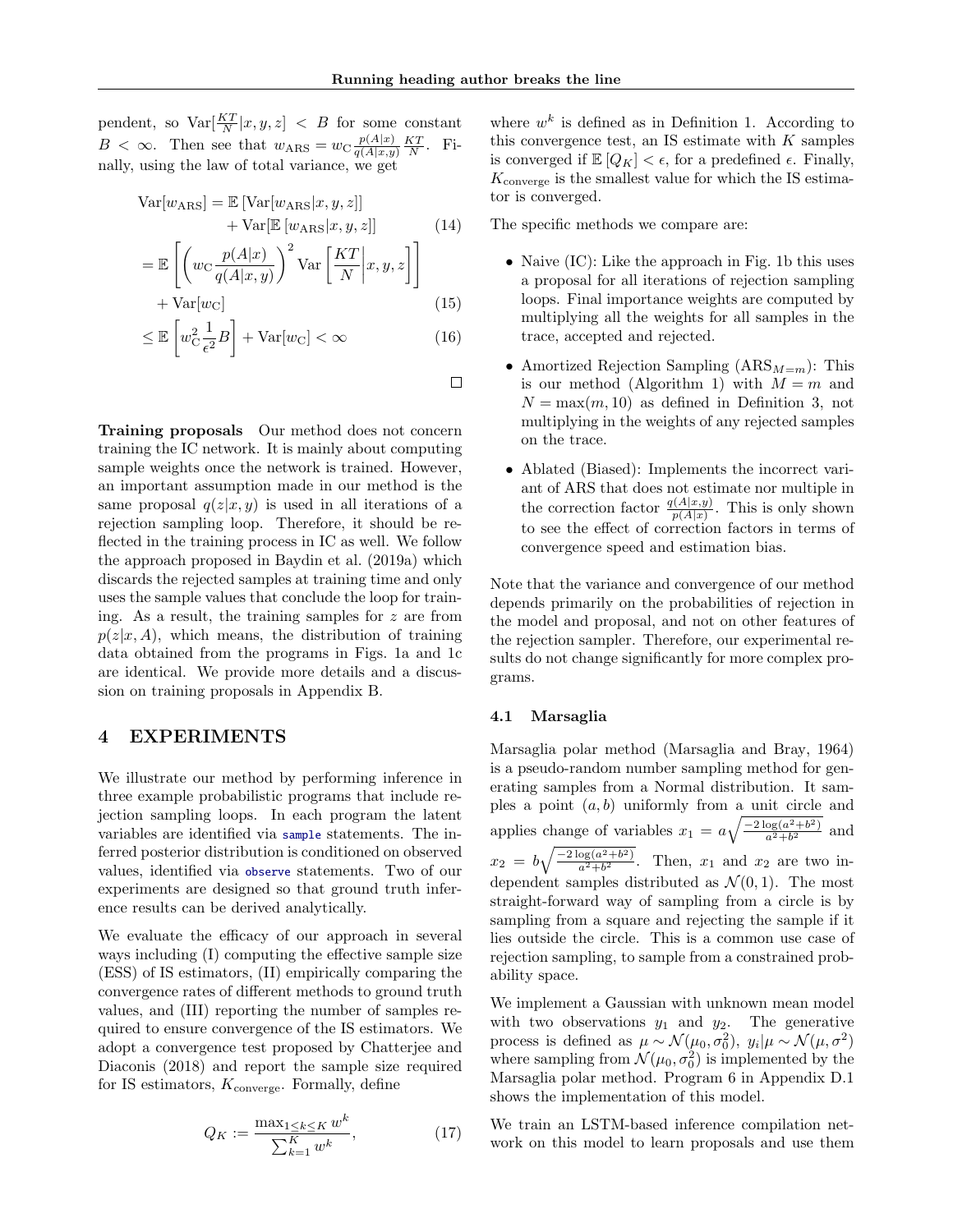<span id="page-5-0"></span>

Figure 2: (Top) results of Marsaglia and (bottom) Mini-SHERPA experiments. In both experiments we estimate marginal likelihood of an observation. Left plots show how different methods converge to the ground truth marginal likelihood. Middle plots show the (normalized) ESS for each method. Right plots are box plots of the required number of samples to ensure convergence. In these box plots green dashed and orange solid lines show the mean and median, respectively. Our method with any  $M$  converges to ground truth with lower variance compared to IC. As expected, larger M leads to faster convergence, lower variance, and higher ESS. See Fig. [11](#page-20-0) in Appendix [E](#page-19-0) for a summary of final values reached in these plots.

in a SIS engine to estimate the marginal likelihood  $p(y_1, y_2)$  for different observations. Top row of Fig. [2](#page-5-0) (left) shows the estimation error between the marginal likelihood  $p(y_1, y_2)$  and its SIS estimation  $\hat{p}(y_1, y_2)$  =  $\sum_{k=1}^{K} w^k$ . The figure shows an aggregation of 100 runs of the experiment. Estimates by our method always converge to the true marginal likelihood with any  $M > 0$ . Further, larger M leads to faster convergence and higher ESS. On the other hand, the figure shows that IC fails to converge after 100,000 draws. It is worth mentioning that not for all observations IC fails to converge and/or has low ESS. The main problem is whether this happens is not identifiable in practice.

### 4.2 Mini-SHERPA

Mini-SHERPA is an event generator of a simplified model of high-energy reactions of particles. Its naming comes from SHERPA [\(Gleisberg et al., 2009\)](#page-9-18), the state-of-the-art simulator of high-energy reactions of particles. SHERPA has up to thousands of latent variables and widely uses rejection sampling loops which is a major source of difficulty in inference in this model [\(Baydin et al., 2019a,](#page-8-0)[b\)](#page-8-1). Mini-SHERPA, however, has up to 11 latent variables (excluding variables rejected in rejection sampling loops) and up to two rejection sampling loops. In its simulation process, depicted in Fig. [3,](#page-6-0) it samples a 3-dimensional momentum for a starting particle, samples a type of decay (known as "decay channel"), then samples momentum of each of the resulting particles. At the end of the simulation, it produces a noisy measurement of the energy deposited by the resulting particles on the 2-dimensional surface of a detector as the observation. An example observation is shown on the right side of Fig. [3.](#page-6-0) We provide more details including a pseudocode of the simulator in Appendix [D.1.](#page-15-0)

We train an LSTM-based inference compilation network on this model to learn proposals. We then use the learned proposals in a SIS engine to estimate the marginal likelihood of a given observation  $p(y)$ . The ground truth value of marginal likelihood is estimated by importance sampling with prior as proposal for the variables inside rejection sampling loops. Since sampling from prior is suboptimal, we draw more than 12 million samples to estimate the ground truth value. The results of this experiment are shown in bottom row of Fig. [2.](#page-5-0) Similar to the previous experiment, ARS with any  $M > 0$  converges to the ground truth value while larger values of  $M$  generally lead to higher ESS and faster convergence. IC performs poorly in this experiment and fails to converge after 100,000 samples.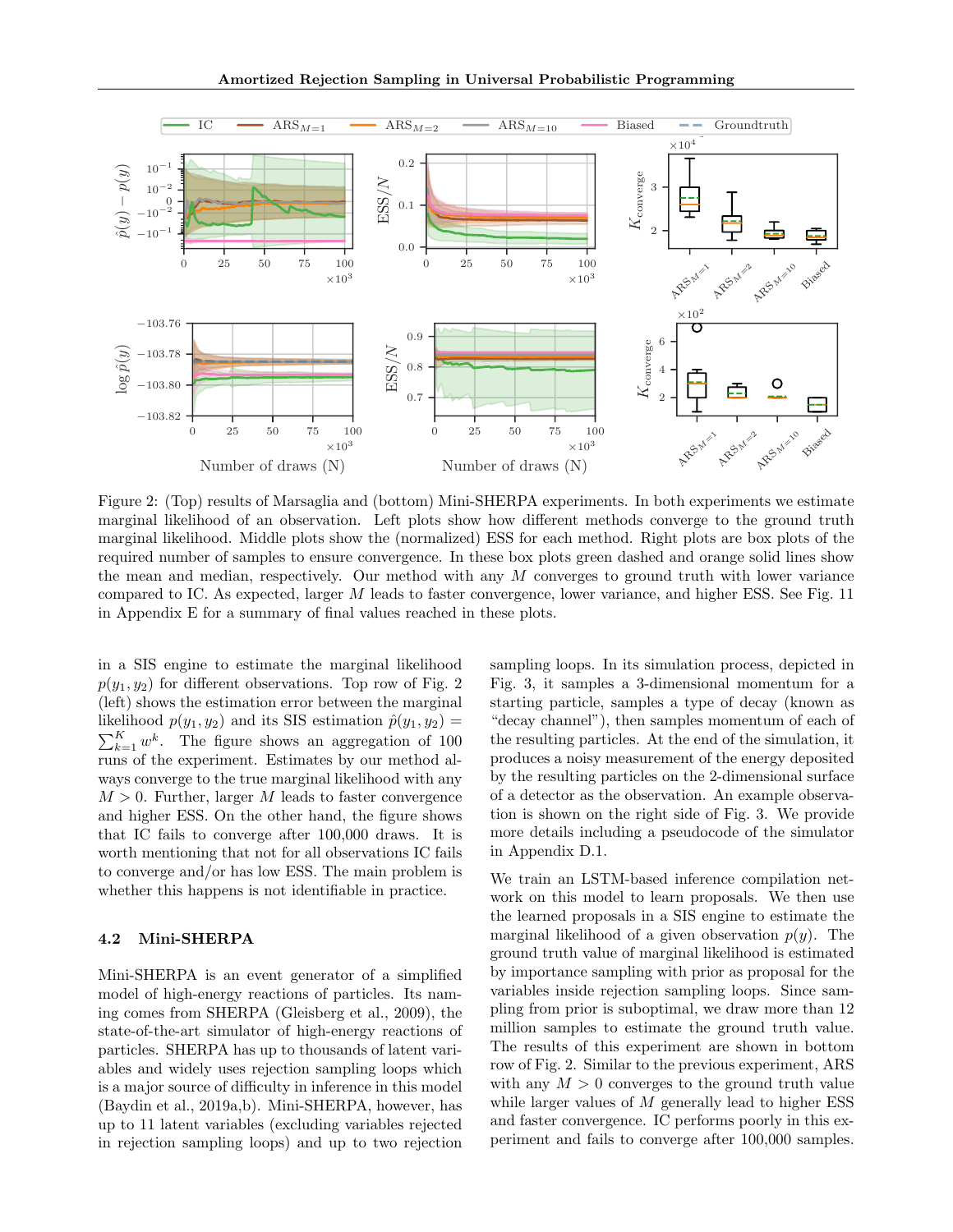<span id="page-6-0"></span>

Figure 3: An example of the simulation process in the Mini-SHERPA experiment. (Left) shows its simulation process schematically. It shows decay of a starting particle into three new particles. Each of the red, blue and green lines show the trajectory of a resulting particle. The 2D grid on top shows the measured energy deposited by the particles. (Right) shows the observation in this model which is a noisy version of the energy grid.

We provide additional results with other observations in the appendix.

In all experiments, as expected, the Biased method does not converge to the correct value, but it usually has high ESS. This is potentially misleading as the samples do not have the extra weight variance introduced by Monte Carlo estimate of the correction factors for rejection sampling loops.

#### 4.3 Beta-Bernoulli

In our last experiment, we focus on comparing ARS with a baseline proposed by [Baydin et al.](#page-8-0) [\(2019a\)](#page-8-0), which we term "Prior". This baseline uses the prior as proposal for the variables within rejection sampling loops, ignoring the learned proposal. This approach sidesteps the need for correction factors because they are simply equal to 1.

Intuitively, because "Prior" does not involve the additional Monte-Carlo estimation that ARS introduces, it should have lower variance. On the other hand, if the prior is far from the true posterior, the estimator will have high variance. Hence, depending on the model and observations, "Prior" might be better or worse than ARS. To investigate this in practice, we implement a Beta-Bernoulli experiment,

$$
x \sim \text{Beta}(\alpha, \beta)
$$

$$
y_i \sim \text{Bernoulli}(x) \text{ for } 1 \leq i \leq n.
$$

However, we explicitly implement sampling from the Beta prior by repeatedly sampling from a Uniform distribution and accepting based on the ratio of the Beta

<span id="page-6-2"></span>

Figure 4: Results of the Beta-Bernoulli experiment. In this plot,  $K_{\text{converge}}$  is the required number of samples to ensure convergence and  $n$  is the model's parameter. As n grows, the difference between the prior and the true posterior increases, deteriorating performance of the "Prior" approach. Our method, even with a very limited budget to estimate the correction factors, quickly outperforms "Prior". The missing points of the lines means fails to converge after 10,000 samples.

Program 1: Beta-Bernoulli

<span id="page-6-1"></span>

| while True:                 |  |
|-----------------------------|--|
| $rs_$ $start()$             |  |
| $x = sample(Uniform(0, 1))$ |  |
| $u = sample(Uniform(0, 1))$ |  |
| if $c(x, u)$ :              |  |
| $rs$ end $()$               |  |
| break                       |  |
| for $i$ in range $(n)$ :    |  |
| observe(Bernoulli(x), y[i]) |  |

and Uniform distributions. Program [1](#page-6-1) shows an implementation of the model. Further details, such as the exact form of the acceptance function, is provided in the appendix.

This model is parametrized by the prior parameters  $\alpha, \beta$  and the number of observations n. We control the rejection rate by changing  $\alpha$ ,  $\beta$  and the closeness of the prior and posterior by changing  $n$ . In our experiments  $y_i$  = True for all *i*.

In this experiment, we do not train the proposals. Instead, since the posterior distributions are tractable, we analytically derive the distributions that optimize inference compilation's objective (that is, the posterior distributions in the "collapsed" Beta-Bernoulli program) and manually choose the proposals accordingly. See the appendix for more details.

In Fig. [4](#page-6-2) we report  $K_{\text{converge}}$ , the smallest value of  $K$ for which the estimator passes the convergence test.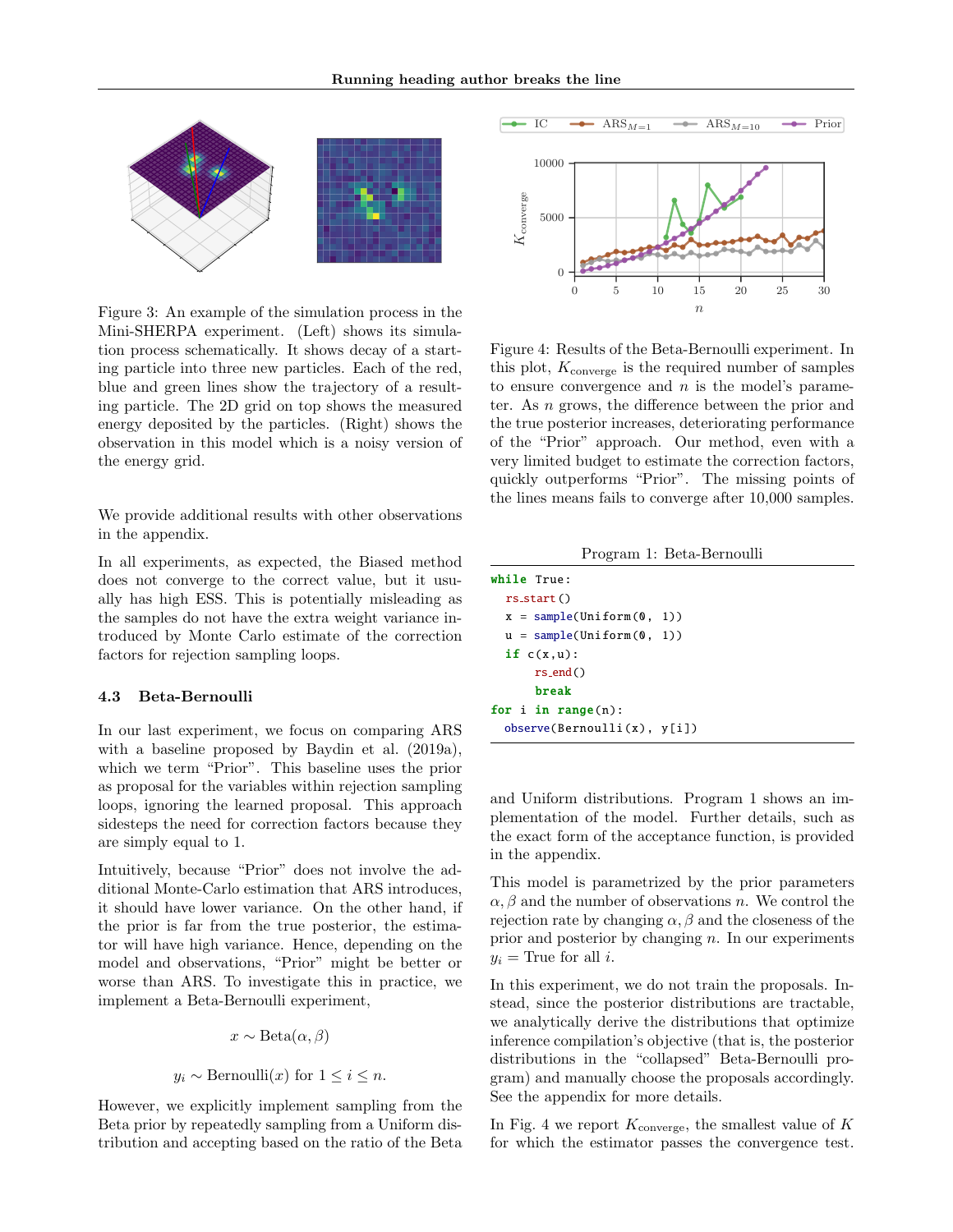This plot demonstrates that depending on the program and the observations we solve inference for, the "Prior" approach may perform better or worse than ARS. Importantly where the true posterior is far from the prior (when  $n$  is large), the "Prior" approach quickly fails to converge in less than 10,000 draws. Note that  $\text{ARS}_{M=1}$  converges quickly even with a very limited budget to estimate the correction factors. ARS converges faster with larger values of M while IC fails to converge most of the time.

# 5 IMPLEMENTATION

In the previous sections we have presented and experimentally validated our method on a few programs. Our method applies much more broadly, in fact to all probabilistic programs with arbitrary stochastic control flow structures and any number of rejection sampling loops. This includes nesting such loops to arbitrary degree. The only constraint is that observations can not be placed inside the loops, i.e., no conditioning inside rejection sampling loops. We conjecture that our method produces correct weights for all probabilistic programs satisfying this constraint, but proving that is beyond the scope of this paper and would require employing sophisticated machinery for constructing formal semantics, such as developed by [Scibior et al.](#page-9-14)  $(2017)$ . Nonetheless, we provide a brief proof sketch in Appendix [A.2.](#page-11-2)

To enable practitioners to use our method in its full generality we have implemented it in PyProb<sup>[1](#page-7-0)</sup> [\(Le](#page-9-13) [et al., 2017\)](#page-9-13), a universal probabilistic programming library written in Python. The particulars of such a general purpose implementation pose several difficult but interesting problems, including identifying rejection sampling loops in the original program, addressing particular rejection sampling loops, and engineering solutions that allow acceptance probabilities bespoke to each loop to be estimated by repeatedly executing the loops with different proposal distributions. In this section we describe some of these challenges and discuss our initial approach to solving them.

The first challenge is identifying rejection sampling loops in the probabilistic program itself. One mechanism for doing this is to introduce a rejection sampling primitive, macro, or syntactic sugar into the probabilistic programming language itself whose arguments are two functions: the acceptance function and the body of the rejection sampling loop. While this may be feasible, our approach lies in a different part of the design space, given our choice to implement in PyProb and its applicability to performing inference in existing stochastic simulators. In this setting there are two

<span id="page-7-1"></span>

| Program 2: Original     | Program 3: Annotated    |  |  |  |
|-------------------------|-------------------------|--|--|--|
| $x = sample(P_x)$       | $x = sample(P_x)$       |  |  |  |
| while True:             | while True:             |  |  |  |
|                         | $rs_start()$            |  |  |  |
| $z = sample(P_z(x))$    | $z = sample(P_z(x))$    |  |  |  |
| if $c(x, z)$ :          | if $c(x, z)$ :          |  |  |  |
|                         | $rs$ -end()             |  |  |  |
| break                   | break                   |  |  |  |
| $observe(P_y(x, z), y)$ | $observe(P_y(x, z), y)$ |  |  |  |
| return x, z             | return x, z             |  |  |  |
|                         |                         |  |  |  |

Figure 5: An illustration of annotations required by our system. To apply our method we only require that entry and exit to each rejection sampling loop be annotated with rs start and rs end respectively. Our implementation then automatically handles the whole inference process, even if the annotated loops are nested.

other design choices: some kind of static analyzer that automates the labelling of rejection sampling loops by looking for rejection sampling motifs in the program (unclear how to accomplish this in a reliable and general way) or providing the probabilistic programmer functions that need to be carefully inserted into the existing probabilistic program to demarcate where rejection sampling loops start and end.

We chose the latter approach in this paper. In the programs in Section [4](#page-4-0) we silently introduced the functions rs start and rs end to tag the beginning and end of rejection sampling loops. These functions are used to inform an inference engine about the scope of each rejection sampling loop, in particular so that all sample statements in between calls to rs start and rs end can be tracked. Fig. [5](#page-7-1) illustrates where these primitives have to be inserted in probabilistic programs with rejection loops to invoke our ARS techniques.

The specific implementation details are infeasible to cover thoroughly and requires substantial review of PyProb internals. However, the key functionality enabled by these tags includes two critical things: (I) we need to be able to execute additional iterations of every rejection sampling loop in the program to compute our estimator of  $\frac{q(A|x,y)}{p(A|x)}$ . For every rs start we have to be able to continue the program multiple times, executing the rejection loop both proposing from  $p$  and  $q$ , terminating the continuation once the matching rs end is reached. Efficient implementations of this make use of the same forking ideas that made "probabilistic C" possible [\(Paige and Wood, 2014\)](#page-9-19). (II) We have to be able to identify rejection sampler start and end pairs and design a special addressing scheme for the samples in rejection sampling loops such that the rejected

<span id="page-7-0"></span><sup>1</sup> <https://github.com/pyprob/pyprob>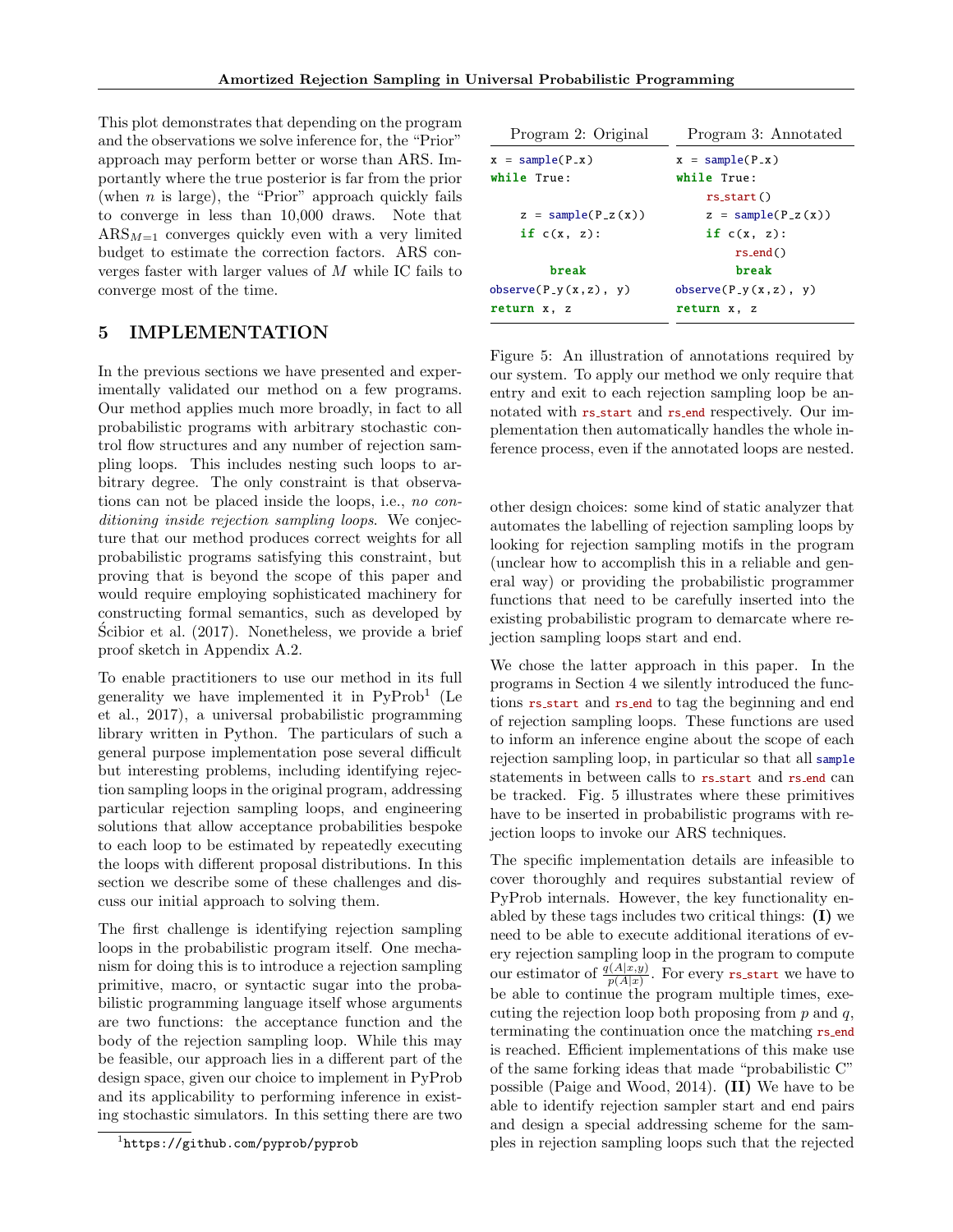samples are replaced by the latter accepted ones.

Our PyProb implementation[2](#page-8-6) addresses all of these issues. We provide more details on our implementation in Appendix [C.](#page-14-0)

# 6 DISCUSSION

We have addressed an issue in amortized importancesampling-based inference for universal probabilistic programming languages. We have demonstrated that even simple rejection sampling loops can cause major problems for existing probabilistic programming inference algorithms. Particularly, we showed empirically and theoretically that SIS can perform poorly in presence of rejection sampling loops, even in simple models with only a few rejection sampling loops. Our proposed method is an unbiased estimator, often with lower variance than naive SIS estimators.

Although our method has a new source of variance, that of additional Monte Carlo estimators which can make its variance higher than naive SIS in some cases, we have proved it is guaranteed to always only add a finite variance to the estimates. The absence of this guarantee is a major shortcoming of naive SIS methods, as there is no easy way of predicting if they will have infinite variance. As a result, incorrect estimates can be made without warning. Therefore, they cannot be used safely when a program that contains rejection sampling loops.

The cost of taking our approach is somewhat subtle but involves needing to estimate the exit probabilities of all rejections sampling loops in the program under both the prior and the proposal. At inference time, once a rejection sampling loop is encountered, the inference engine must "pause" and estimate them on the fly. This can be slow and increase the implementation complexity of the probabilistic programming system. However, using forking and multiprocessing capabilities avoids the time overhead of our method as the correction factor estimates are made in parallel with the main inference engine.

However, this fix of amortized importance-samplingbased inference for universal probabilistic programming systems is significant, particularly as it pertains to uptake of this kind of probabilistic programming system. Currently, users of such systems who use rejection sampling in their generative models may experience the probabilistic programming system as confusingly not working. This will be due to potentially non-convergent non-diagnosable behavior we elaborated on, which in turn leads to poor sample efficiency.

Our work makes it so that efficient, amortized inference engines work for probabilistic programs that users actually write and in so doing removes a major impediment to the uptake of universal probabilistic programming systems in general.

### Acknowledgements

We thank Lukas Heinrich for providing the implementation of the Mini-SHERPA simulator and helping with its experiment in this paper. We acknowledge the support of the Natural Sciences and Engineering Research Council of Canada (NSERC), the Canada CI-FAR AI Chairs Program, and the Intel Parallel Computing Centers program. Additional support was provided by UBC's Composites Research Network (CRN), and Data Science Institute (DSI). Bradley Gram-Hansen is supported by the EPSRC Autonomous Intelligent Systems and Machines grant. Christian Schroeder de Witt is generously supported by the Cooperative AI Foundation. This research was enabled in part by technical support and computational resources provided by WestGrid (www.westgrid.ca), Compute Canada (www.computecanada.ca), and Advanced Research Computing at the University of British Columbia (arc.ubc.ca).

### References

- <span id="page-8-0"></span>Baydin, A. G., Heinrich, L., Bhimji, W., Gram-Hansen, B., Louppe, G., Shao, L., Cranmer, K., Wood, F., et al. (2019a). Efficient probabilistic inference in the quest for physics beyond the standard model. In Thirty-second Conference on Neural Information Processing Systems (NeurIPS).
- <span id="page-8-1"></span>Baydin, A. G., Shao, L., Bhimji, W., Heinrich, L., Meadows, L., Liu, J., Munk, A., Naderiparizi, S., Gram-Hansen, B., Louppe, G., et al. (2019b). Etalumis: Bringing probabilistic programming to scientific simulators at scale. In the International Conference for High Performance Computing, Networking, Storage and Analysis (SC '19).
- <span id="page-8-2"></span>Cai, X. (2007). Exact stochastic simulation of coupled chemical reactions with delays. The Journal of chemical physics, 126(12):124108.
- <span id="page-8-5"></span>Chatterjee, S. and Diaconis, P. (2018). The sample size required in importance sampling. The Annals of Applied Probability, 28(2):1099–1135.
- <span id="page-8-3"></span>Gershman, S. and Goodman, N. (2014). Amortized inference in probabilistic reasoning. In Proceedings of the Annual Meeting of the Cognitive Science Society, volume 36.
- <span id="page-8-4"></span>Geweke, J. (1989). Bayesian inference in econometric models using monte carlo integration. Econo-

<span id="page-8-6"></span> $^{2}$ [https://github.com/plai-group/](https://github.com/plai-group/amortized-rejection-sampling) [amortized-rejection-sampling](https://github.com/plai-group/amortized-rejection-sampling)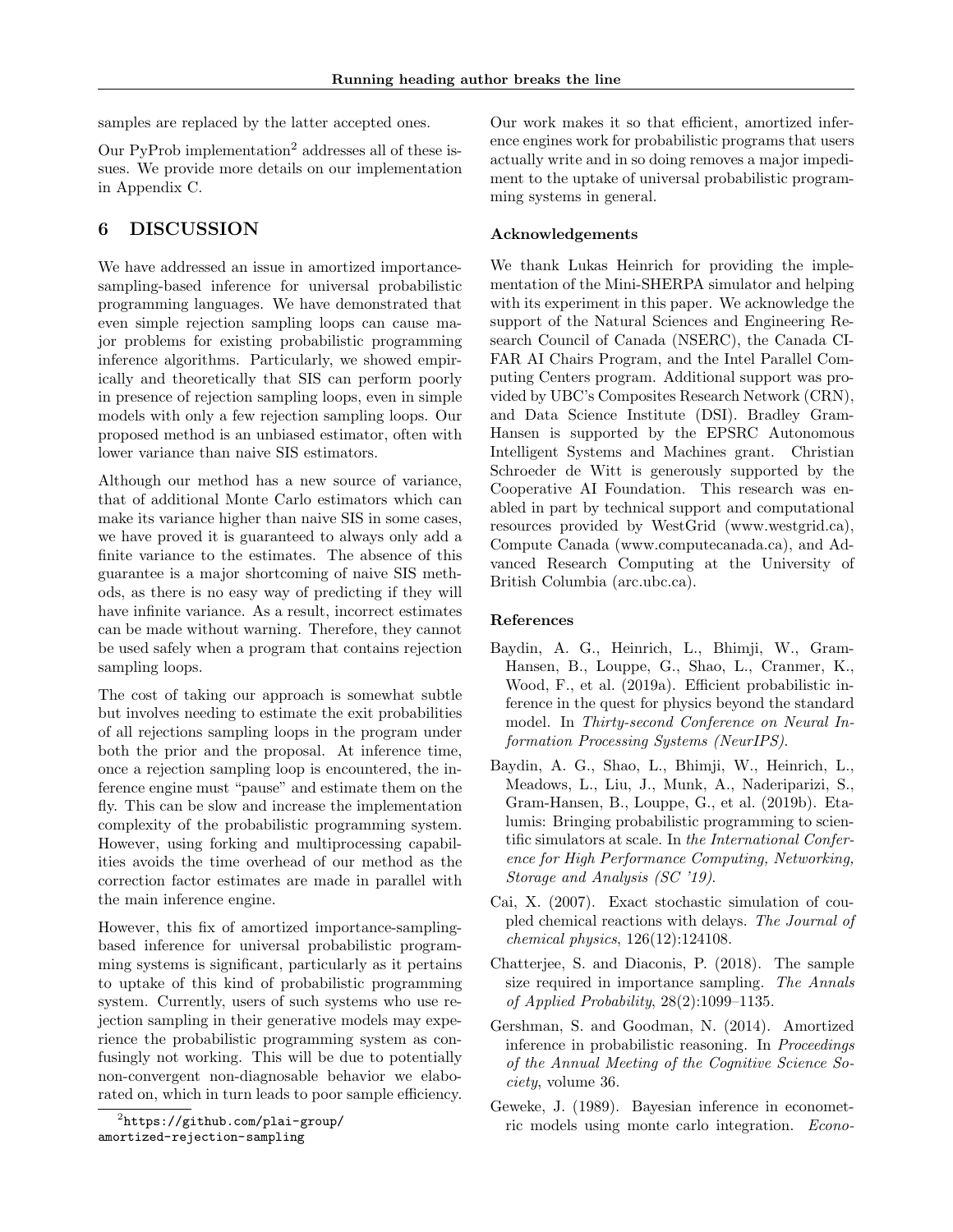metrica: Journal of the Econometric Society, pages 1317–1339.

- <span id="page-9-18"></span>Gleisberg, T., Höche, S., Krauss, F., Schönherr, M., Schumann, S., Siegert, F., and Winter, J. (2009). Event generation with sherpa 1.1. Journal of High Energy Physics, 2009(02):007.
- <span id="page-9-6"></span>Goodman, N. D., Mansinghka, V. K., Roy, D., Bonawitz, K., and Tenenbaum, J. B. (2008). Church: A language for generative models. Proceedings of the 24th Conference on Uncertainty in Artificial Intelligence, Uai 2008, pages 220–229.
- <span id="page-9-20"></span>Kingma, D. P. and Ba, J. (2014). Adam: A method for stochastic optimization. arXiv preprint arXiv:1412.6980.
- <span id="page-9-16"></span>Koopman, S. J., Shephard, N., and Creal, D. (2009). Testing the assumptions behind importance sampling. Journal of Econometrics, 149(1):2–11.
- <span id="page-9-13"></span>Le, T. A., Baydin, A. G., and Wood, F. (2017). Inference compilation and universal probabilistic programming. In Proceedings of the 20th International Conference on Artificial Intelligence and Statistics, volume 54 of Proceedings of Machine Learning Research, pages 1338–1348, Fort Lauderdale, FL, USA. PMLR.
- <span id="page-9-10"></span>Mansinghka, V., Selsam, D., and Perov, Y. (2014). Venture: a higher-order probabilistic programming platform with programmable inference. arXiv preprint arXiv:1404.0099.
- <span id="page-9-17"></span>Marsaglia, G. and Bray, T. A. (1964). A convenient method for generating normal variables. SIAM review, 6(3):260–264.
- <span id="page-9-19"></span>Paige, B. and Wood, F. (2014). A compilation target for probabilistic programming languages. In Proceedings of the 31st international conference on Machine learning, volume 32, pages 1935–1943.
- <span id="page-9-1"></span>Ramaswamy, R. and Sbalzarini, I. F. (2010). A partialpropensity variant of the composition-rejection stochastic simulation algorithm for chemical reaction networks. The Journal of chemical physics, 132(4):044102.
- <span id="page-9-12"></span>Ritchie, D., Horsfall, P., and Goodman, N. D. (2016). Deep amortized inference for probabilistic programs. arXiv preprint arXiv:1610.05735.
- <span id="page-9-5"></span>Ritchie, D., Mildenhall, B., Goodman, N. D., and Hanrahan, P. (2015). Controlling procedural modeling programs with stochastically-ordered sequential Monte Carlo. ACM Transactions on Graphics  $(TOG), 34(4):105.$
- <span id="page-9-15"></span>Robert, C. P., Casella, G., and Casella, G. (1999). Monte Carlo statistical methods, volume 2. Springer.
- <span id="page-9-14"></span>Ścibior, A., Kammar, O., Vákár, M., Staton, S., Yang, H., Cai, Y., Ostermann, K., Moss, S. K., Heunen, C., and Ghahramani, Z. (2017). Denotational validation of higher-order bayesian inference. Proceedings of the ACM on Programming Languages, 2(POPL):60.
- <span id="page-9-11"></span>Scibior, A. M.  $(2019)$ . Formally justified and modular Bayesian inference for probabilistic programs. PhD thesis, University of Cambridge.
- <span id="page-9-2"></span>Slepoy, A., Thompson, A. P., and Plimpton, S. J. (2008). A constant-time kinetic monte carlo algorithm for simulation of large biochemical reaction networks. The journal of chemical physics, 128(20):05B618.
- <span id="page-9-3"></span>Stuhlmüller, A. and Goodman, N. D. (2014). Reasoning about reasoning by nested conditioning: Modeling theory of mind with probabilistic programs. Cognitive Systems Research, 28:80–99.
- <span id="page-9-0"></span>van de Meent, J.-W., Paige, B., Yang, H., and Wood, F. (2018). An introduction to probabilistic programming.
- <span id="page-9-4"></span>Warrington, A., Naderiparizi, S., and Wood, F. (2020). Coping with simulators that don't always return. In The 23rd International Conference on Artificial Intelligence and Statistics (AISTATS).
- <span id="page-9-7"></span>Wingate, D., Stuhlmüller, A., and Goodman, N. D. (2011). Lightweight implementations of probabilistic programming languages via transformational compilation. Journal of Machine Learning Research, 15:770–778.
- <span id="page-9-9"></span>Wingate, D. and Weber, T. (2013). Automated variational inference in probabilistic programming. arXiv preprint arXiv:1301.1299.
- <span id="page-9-8"></span>Wood, F., Meent, J. W., and Mansinghka, V. (2014). A new approach to probabilistic programming inference. In Artificial Intelligence and Statistics, pages 1024–1032.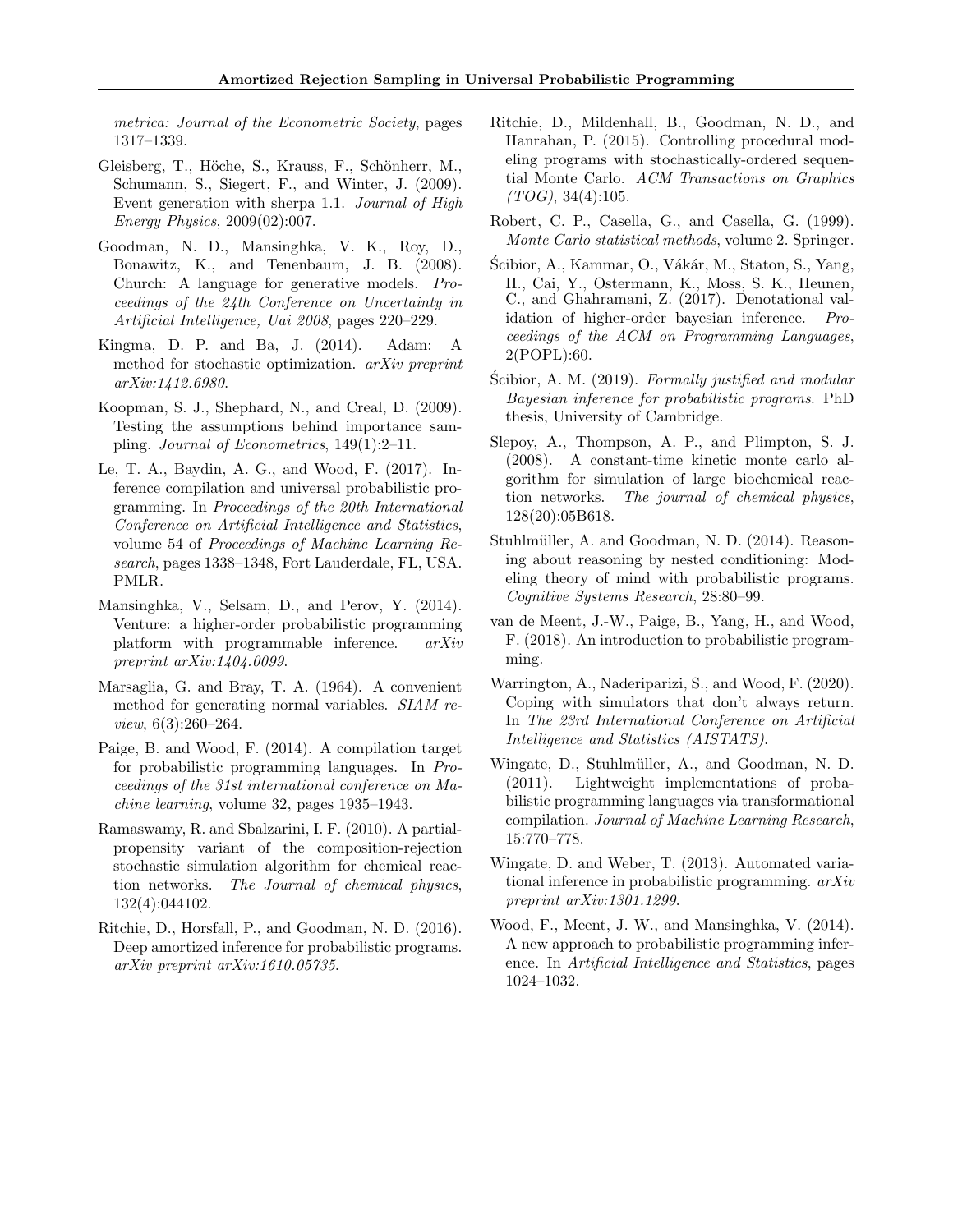# Supplementary Material: Amortized Rejection Sampling in Universal Probabilistic Programming

# A PROOFS

### <span id="page-10-0"></span>A.1 Proof of Theorem [1](#page-2-0)

Theorem 1. Under assumptions of Definition [1,](#page-1-1) if the following condition holds with positive probability under  $x \sim q(x|y)$ 

$$
\mathbb{E}_{z \sim q(z|x,y)} \left[ \frac{p(z|x)^2}{q(z|x,y)^2} (1 - p(A|x,z)) \right] \ge 1 \tag{1}
$$

then the variance of  $w_{\text{IC}}$  is infinite.

Proof. In this proof, we carry the assumptions and definitions from Definition [1,](#page-1-1) with the exception that we use subscript for denoting weights and samples in iterations of the loop i.e.,  $z^k \to z_k$  and  $w^k \to w_k$ .

We first compute the variance of the rejected sample weights. As a reminder,  $L$  is a random variable denoting the number of iterations until acceptance, hence all the iterations until  $L-1$  were rejected while the  $L^{\text{th}}$  iteration is accepted. Let  $\mathbb{E}_q \left[ \prod_{k=1}^{L-1} w_k \right]$  denote the mean value of the product of all the weights corresponding to the rejected samples when sampling from the proposal q, and define  $\mathbb{E}_q \left[ \prod_{k=1}^{L-1} w_k^2 \right]$  similarly. As another reminder, A stands for the event of the condition c being satisfied (acceptance in an iteration of the rejection sampling loop) and  $\overline{A}$  stands for the event of c not being satisfied. As stated before, we are computing the variance of the rejected sample weights which is  $\mathbb{E}_q \left[ \prod_{k=1}^{L-1} w_k^2 \right] - \mathbb{E}_q \left[ \prod_{k=1}^{L-1} w_k \right]$ . We start with the second term.

$$
\mathbb{E}_{q} \left[ \prod_{k=1}^{L-1} w_k \right] = \sum_{l=1}^{\infty} \mathbb{P}[L=l] \prod_{k=1}^{l-1} \mathbb{E}_{z_k \sim q(z|x,y)} \left[ w_k | \overline{A} \right] = \sum_{l=1}^{\infty} \mathbb{P}[L=l] \prod_{k=1}^{l-1} \mathbb{E}_{z \sim q(z|x,y)} \left[ w | \overline{A} \right]
$$
(18)

<span id="page-10-1"></span>
$$
= \sum_{l=1}^{\infty} q(A|x,y)q(\overline{A}|x,y)^{l-1} \prod_{k=1}^{l-1} \mathbb{E}_{z \sim q(z|x,y)} [w|\overline{A}]
$$
\n(19)

The first equality in Eq. [\(18\)](#page-10-1) comes from the fact that  $L = l$  means the rejection sampling loop was iterated l times to get the first accepted sample and it implies that for all  $1 \leq k \leq l-1$ ,  $z_k$  is rejected. Hence, the inner expectation is conditioned on  $\overline{A}$ . Moreover, since the  $z_k$  samples are independent given x and y, the expectation commutes with the product. The second equality comes from the independence of  $z_k$  samples too.

Now we expand the last term in Eq. [\(19\)](#page-10-2) i.e.,  $\mathbb{E}_{z \sim q(z|x,y)} [w|\overline{A}],$ 

<span id="page-10-3"></span>
$$
\mathbb{E}_{z \sim q(z|x,y)} \left[ w|\overline{A} \right] = \mathbb{E}_{z \sim q(z|x,y)} \left[ \frac{p(z|x)}{q(z|x,y)} \frac{1 - c(x,z)}{q(\overline{A}|x,y)} \right] = \frac{1}{q(\overline{A}|x,y)} \mathbb{E}_{z \sim p(z|x)} \left[ 1 - c(x,z) \right] = \frac{p(\overline{A}|x)}{q(\overline{A}|x,y)} \tag{20}
$$

In the first equality in Eq. [\(20\)](#page-10-3),  $w = \frac{p(z|x)}{q(z|x,y)}$  $\frac{p(z|x)}{q(z|x,y)}$  and the other term accounts for conditioning on A. In the second equality, we have assumed  $q(z|x, y)$  is a valid importance sampling proposal for  $p(z|x)$  i.e., if Z is the space of possible values for  $z$ <sup>[3](#page-10-4)</sup>,

<span id="page-10-2"></span>
$$
\forall z\in\mathcal{Z}:\ p(z|x)>0\Rightarrow q(z|x,y)>0
$$

<span id="page-10-4"></span><sup>3</sup>Although in all of our experiments this assumption holds, it might not be true depending on the training scheme. Refer to Appendix [B.1](#page-11-3) for a more detailed discussion.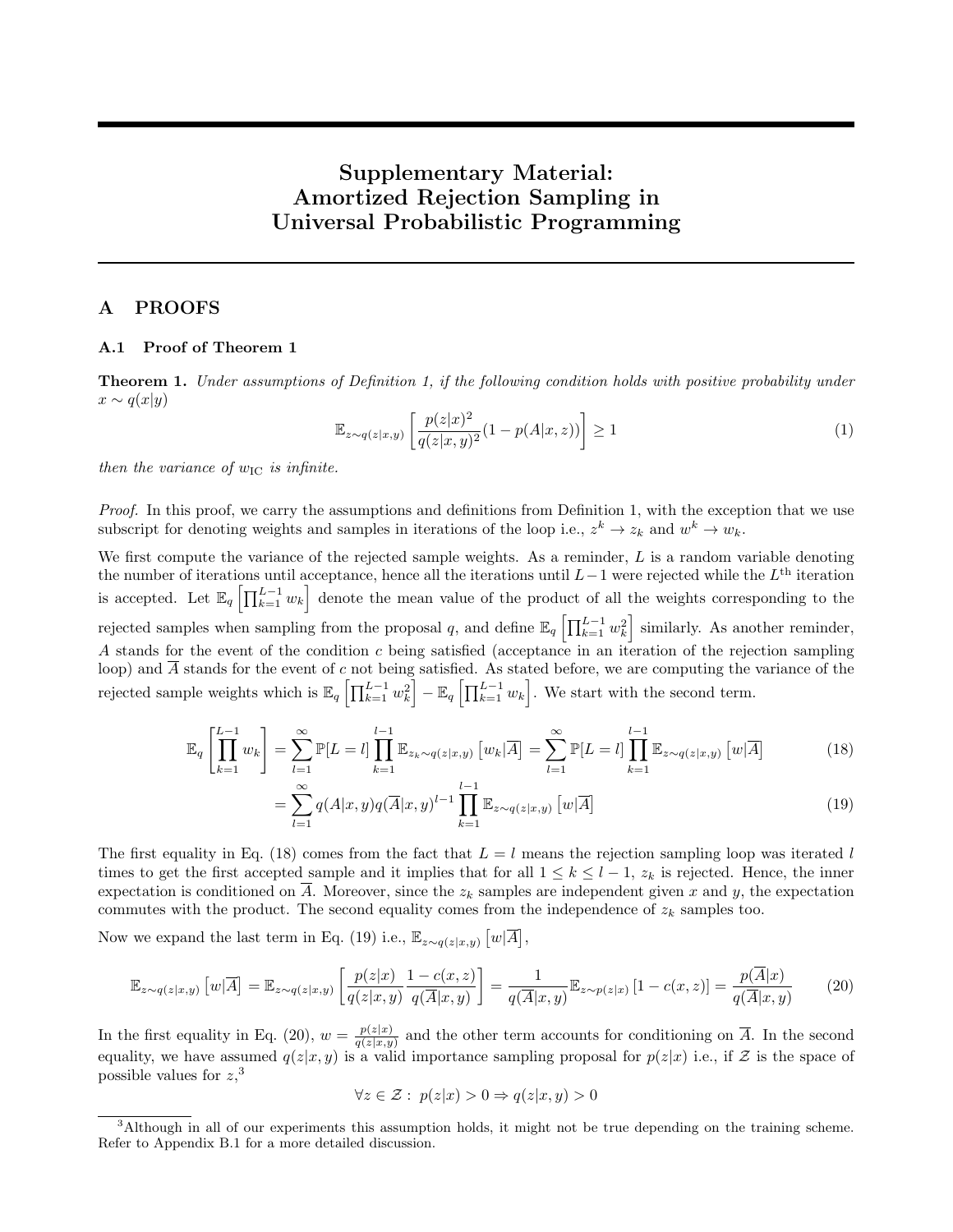Therefore, substituting Equation [20](#page-10-3) into [19,](#page-10-2)

<span id="page-11-0"></span>
$$
\mathbb{E}_{q} \left[ \prod_{k=1}^{L-1} w_k \right] = q(A|x, y) \sum_{k=1}^{\infty} p(\overline{A}|x)^{k-1} = \boxed{\frac{q(A|x, y)}{p(A|x)}} \tag{21}
$$

Next, we compute the expected value of squared of weights. It can be derived similar to Eqs. [\(18\)](#page-10-1) and [\(19\)](#page-10-2)

<span id="page-11-4"></span>
$$
\mathbb{E}_{q}\left[\prod_{k=1}^{L-1} w_{k}^{2}\right] = \sum_{l=1}^{\infty} q(A|x,y)q(\overline{A}|x,y)^{l-1} \prod_{k=1}^{l-1} \mathbb{E}_{z \sim q(z|x,y)}\left[w^{2}|\overline{A}\right]
$$
\n(22)

We now expand the last term in Eq. [\(22\)](#page-11-4) and, similar to Eq. [\(20\)](#page-10-3), get the following,

$$
\mathbb{E}_{z \sim q(z|x,y)}\left[w^2|\overline{A}\right] = \mathbb{E}_{z \sim q(z|x,y)}\left[\frac{p(z|x)^2}{q(z|x,y)^2}\frac{1 - c(x,z)}{q(\overline{A}|x,y)}\right] = \frac{1}{q(\overline{A}|x,y)}\mathbb{E}_{z \sim q(z|x,y)}\left[\frac{p(z|x)^2}{q(z|x,y)^2}p(\overline{A}|x,z)\right] \tag{23}
$$

For notational simplicity, define  $S_{p,q} = \mathbb{E}_{z \sim q(z|x,y)} \left[ \frac{p(z|x)^2}{q(z|x,y)} \right]$  $\frac{p(z|x)^2}{q(z|x,y)^2} p(\overline{A}|x,z)$ . Hence,

<span id="page-11-5"></span>
$$
\mathbb{E}_q \left[ \prod_{k=1}^{L-1} w_k^2 \right] = q(A|x, y) \sum_{l=1}^{\infty} (S_{p,q})^{l-1}
$$
\n(24)

Finally, according to Eqs. [\(21\)](#page-11-0) and [\(24\)](#page-11-5) the variance of the rejected sample weights is equal to

<span id="page-11-6"></span>
$$
\mathbb{E}_q \left[ \prod_{k=1}^{L-1} w_k^2 \right] - \mathbb{E}_q \left[ \prod_{k=1}^{L-1} w_k \right] = q(A|x, y) \sum_{l=1}^{\infty} (S_{p,q})^{l-1} - \frac{q(A|x, y)}{p(A|x)} \tag{25}
$$

Since the second term in  $\frac{p(A|x,y)}{p(A|x)}$  and in Eq. [\(25\)](#page-11-6) is finite, if  $q(A|x,y) \sum_{l=1}^{\infty} (S_{p,q})^{l-1}$  is not finite, the variance of the rejected weights will be infinite. Additionally, since  $S_{p,q}$  is independent of  $q(A|x,y)$ , it reduces to finiteness of  $\sum_{l=1}^{\infty} (S_{p,q})^{l-1}$ .

if 
$$
S_{p,q} \ge 1 \Rightarrow \sum_{l=1}^{\infty} (S_{p,q})^{l-1}
$$
 is infinite  $\Rightarrow Var\left(\prod_{i=1}^{k-1} w_i\right)$  is infinite (26)

Noting that if the variance of the weights of a subset of samples (the rejected samples in this case) is infinite, the variance of the whole weights would be infinite, completes the proof.  $\Box$ 

Note that even though our proof was presented on the example program in Fig. [1a,](#page-1-0) it is not limited to it. In general, in a program that contains multiple (even nested) rejection sampling loops, if the inequality in Eq. [\(1\)](#page-2-1) holds for any of its rejection sampling loops, it makes the variance of the IC weights infinite.

### <span id="page-11-2"></span>A.2 Proof sketch of ARS providing correct weights for more complex programs

There are many ways to do it, but one would be to follow denotational semantics [\(Scibior et al., 2017\)](#page-9-14), which identifies probabilistic programs with functions from inputs to unnormalized measures on the outputs. This semantics is compositional, so showing that two programs denote the same measure implies full contextual equivalence. All four programs in Fig. [1](#page-1-0) then define the same measure on  $(x, z)$  for all y. Finally, by Theorem [3](#page-3-0) the program defined in Algorithm [1](#page-3-1) denotes the same measure as well, so can be substituted for the original program in all contexts.

# <span id="page-11-1"></span>B A DISCUSSION ON TRAINING PROPOSALS

#### <span id="page-11-3"></span>B.1 Naive Weighting with Perfectly Trained Proposals

In this part we investigate the validity of the existing IC weighting method (Definition [1\)](#page-1-1) under perfectly trained proposals.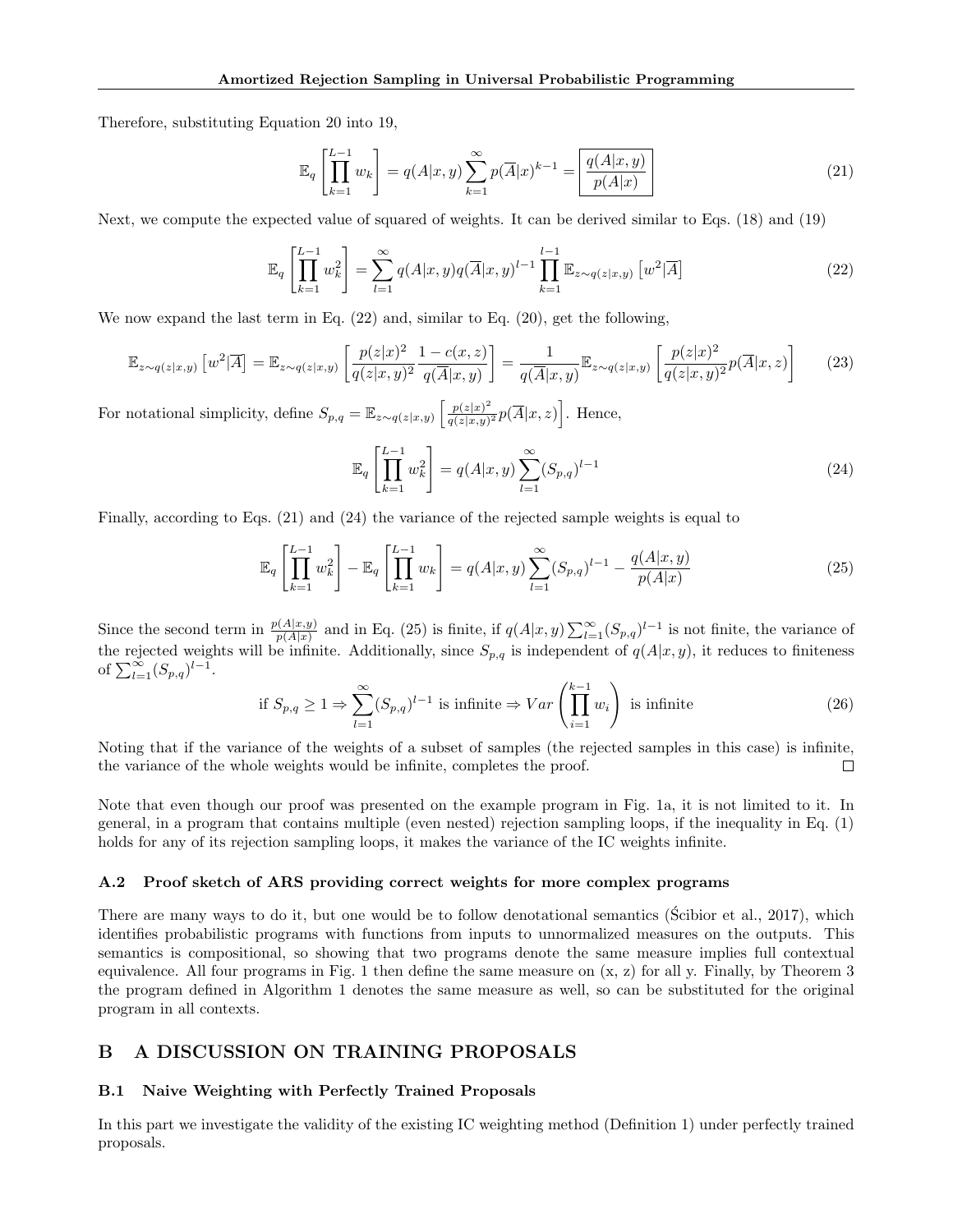As stated in the main text, in [Baydin et al.](#page-8-0) [\(2019a\)](#page-8-0) the proposals are trained using only the samples that conclude the rejection loop, hence, the training data drawn from the original program (Fig. [1a\)](#page-1-0) has the same distribution as the training data from the collapsed program (Fig. [1c\)](#page-1-0). Therefore, the perfect proposal is the same for these two programs.

The proposals are trained by minimizing the expected forward KL between the posterior and the proposal,

$$
q^* = \underset{q}{\arg\min} \mathbb{E}_{p(y)} \left[ \text{KL} \left( \left. p(x, z|y) \right) \right| q(x, z|y) \right]. \tag{27}
$$

Therefore, the perfect proposal  $q^*$  matches the posterior of the collapsed program  $q^*(x, z|y) = p(x, z|y) \,\forall y \in \mathcal{Y}$ , where  $\mathcal Y$  is the space of all observations that can be generated from the model. More formally,  $\mathcal Y$  is the space of all y such that  $p(y) = \int \int p(x, z, y) dz dx > 0$ .

Given an observation  $y \in \mathcal{Y}$ , define  $\gamma(x, z) = \gamma(x)\gamma(z|x)$  to be the posterior in the collapsed program. Hence,  $q^*(x|y) = \gamma(x)$  and  $q^*(z|x,y) = \gamma(z|x)$ , in both the collapsed and original programs. Now we can investigate if the condition in Appendix [A.1](#page-10-0) holds with the perfect proposal:

$$
\mathbb{E}_{z \sim q^*(z|x,y)} \left[ \frac{p(z|x)^2}{q^*(z|x,y)^2} (1 - p(A|z,x)) \right] = \mathbb{E}_{z \sim \gamma(z|x)} \left[ \frac{p(z|x)^2}{\gamma(z|x)^2} (1 - p(A|z,x)) \right] \tag{28}
$$

Since  $\gamma(z|x)$  is the true posterior for the collapsed program, every sample drawn from it  $z \sim \gamma(z|x)$  satisfies  $c(x, z)$  therefore,

$$
p(A|z,x) = 1, \ \forall z \sim \gamma(z|x) \Rightarrow \mathbb{E}_{z \sim \gamma(z|x,y)} \left[ \frac{p(z|x)^2}{\gamma(z|x,y)^2} (1 - p(A|z,x)) \right] = 0 < 1 \tag{29}
$$

So, if the proposals are trained perfectly, we would not have the problem of infinite variance. However, note that a perfectly trained proposal using only the accepted samples does not necessarily provide a valid importance sampling proposal for the distribution  $p(z|x)$  i.e.,  $q(z|x, y)$  can have zero mass on parts of the space where  $p(z|x) > 0$ . Consequently, it can lead to biased estimates. This issue is illustrated in the following simple example.

Example B.1. Consider the following original and collapsed programs with the same format as Figure [1a.](#page-1-0)

| Program 4: Original                     | Program 5: Collapsed                                |
|-----------------------------------------|-----------------------------------------------------|
| $x = sample(Uniform(low=1, high=2))$    | $x = sample(Uniform(low=1, high=2))$                |
| while True:                             |                                                     |
| $rs_start()$                            |                                                     |
| $z = sample(Normal(mean=0, std=1))$     | $z = sample(TruncatedNormal(mean=0, std=1, max=0))$ |
| if $z < 0$ :                            |                                                     |
| $rs$ -end()                             |                                                     |
| break                                   |                                                     |
| $observe(Normal(mean = z, std = x), y)$ | $observe(Normal(mean = z, std = x), y)$             |
| return x, z                             | return x, z                                         |

Both of these programs implement the following generative model:

$$
x \sim \text{Uniform}(1, 2)
$$

$$
z \sim \mathcal{N}_{(-\infty, 0)}(0, 1)
$$

$$
y \sim \mathcal{N}(z, x)
$$

Where  $\mathcal{N}_{(-\infty,0)}$  is a truncated normal distribution with a maximum value of zero and unbounded minimum.

Since these programs are equivalent, inferences on them should have identical results<sup>[4](#page-12-0)</sup>. However, under the perfect proposal assumption, although the proposal samples have the same distribution, the weights are different. For

<span id="page-12-0"></span><sup>&</sup>lt;sup>4</sup>As long as it does not involve inference about the rejected samples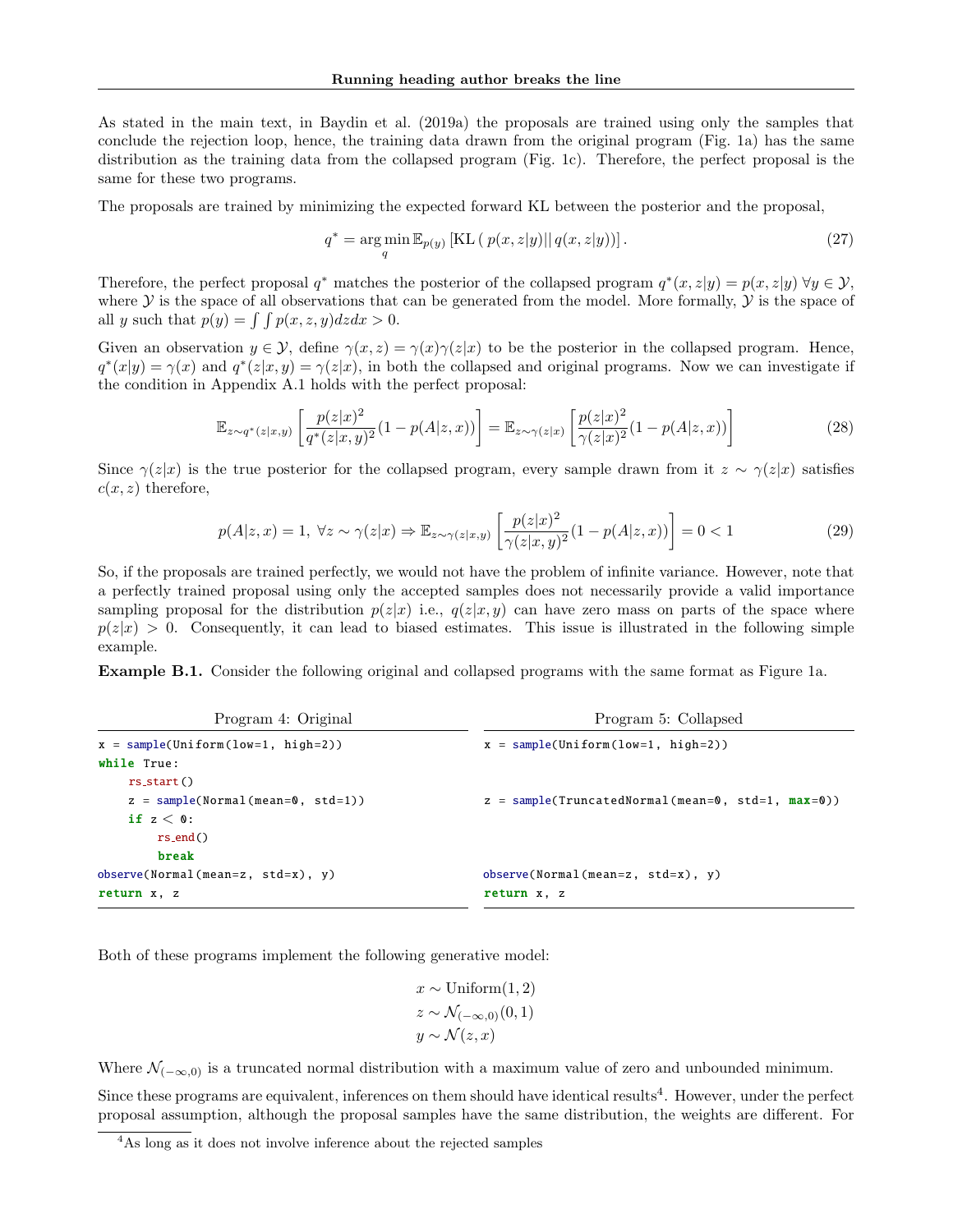example, consider a sample  $x^k \sim q^*(x|y) = \gamma(x)$  and  $z^k \sim q^*(z|x^k, y) = \gamma(z|x^k)$ , if we refer to the weights for the original and collapsed programs as  $w_{IC}$  and  $w_C$ ,

$$
w_{IC} = \frac{U(x^k; 0, 1)}{\gamma(x)} \frac{\mathcal{N}(z^k; 0, 1)}{\gamma(z^k | x^k)}
$$
(30)

<span id="page-13-0"></span>
$$
w_C = \frac{U(x^k; 0, 1)}{\gamma(x)} \frac{\mathcal{N}_{(-\infty, 0)}(z^k; 0, 1)}{\gamma(z^k | x^k)}
$$
(31)

In Eq. [\(31\)](#page-13-0),  $z^k \sim \gamma(z|x^k)$ ,  $z^k < 0$ , therefore,  $\mathcal{N}_{(-\infty,0)}(z^k;0,1) = 2\mathcal{N}(z^k;0,1)$ . Hence  $w_C = 2w_{IC}$  while in order to get the same result, importance sampling weights should be equal.

It is worth mentioning that in this simple program because the computed weights in this program differ by a multiplicative constant, the normalized weights would be equal (in case of self-normalized importance sampling). However, if the difference is state-dependent (i.e., the distribution of z depends on the value of x sampled at the previous step for example  $z \sim \mathcal{N}(x, 1)$  instead), self-normalization would not help.

It is important to note that in our experiments this problem of proposals having zero mass on the rejected sub-space does not happen. In the particular inference network we used, all the proposals are guaranteed to have a support broader than or the same as the prior. It is made possible by choosing the parametrized family of proposal distributions from the ones that have broader support than the priors. However, because they are trained on the accepted samples only, once trained, they can put arbitrarily small mass on the rejected sub-space. This in turn makes the quantity in Appendix [A.1](#page-10-0) larger and eventually, makes the variance infinite.

### B.2 An Alternative Training Scheme

Following Appendix [B.1](#page-11-3) where we showed inference with naive IC weighting (Definition [1\)](#page-1-1) can be biased when the proposals are trained only on the accepted samples, in this section we provide another training method that, at its optimal point, provides proposals under which estimates with IC weighting are guaranteed to be unbiased and finite variance. We argue that if the proposals are trained optimally on both the accepted and the rejected samples, the resulting IC estimator has finite variance.

Theorem 5. Consider an inference compilation network trained on both accepted and rejected samples of a rejection sampling loop. If it is trained optimally, Eq.  $(1)$  does not hold for it.

Proof. In this case, the perfectly trained proposal is:

$$
q^*(z|x,y) = p(\overline{A}|x)p(z|x,\overline{A}) + p(A|x)\gamma(z|x)
$$
\n(32)

Where following the notation in Appendix [B.1,](#page-11-3)  $\gamma(z|x)$  is the posterior  $p(z|x, y)$ . In this situation,

- If  $z \sim q^*(z|x, y)$  is in A (i.e., accepted),  $p(z|x, A) = 0$ . Hence, in this region,  $q^*(z|x, y) = p(A|x)\gamma(z|x)$
- If  $z \sim q^*(z|x, y)$  is in A (i.e., rejected),  $\gamma(z|x) = 0$ . Hence, in this region,  $q^*(z|x, y) = p(A|x)p(z|x, A)$

We abuse the notation and reuse A and  $\overline{A}$  to denote the sub-spaces of accepted and rejected z, given the previous sample x and drop the dependence on x for notational simplicity. We split the inequality in Eq. [\(1\)](#page-2-1) to these two accepted and rejected sub-spaces

$$
\mathbb{E}_{z \sim q^*(z|x,y)} \left[ \frac{p(z|x)^2}{q^*(z|x,y)^2} (1 - p(A|z,x)) \right] = \int_{z \in A \cup \overline{A}} \frac{p(z|x)^2}{q^*(z|x,y)^2} (1 - p(A|z,x)) q^*(z|x,y) dz
$$
  
=  $I_A(p,q^*) + I_{\overline{A}}(p,q^*)$  (33)

Where  $I_A(p,q^*)$  and  $I_{\overline{A}}(p,q^*)$  denote the value of the integral on the accepted and rejected subspaces, respectively. They can be simplified by replacing  $q^*(z|x,y)$  by their value on those regions, as stated above,

$$
I_A(p,q^*) = \int_{z \in A} \frac{p(z|x)^2}{p(A|x)^2 \gamma(z|x)^2} \underbrace{(1 - p(A|z,x))}_{0} p(A|x) \gamma(z|x) dx = 0
$$
\n(34)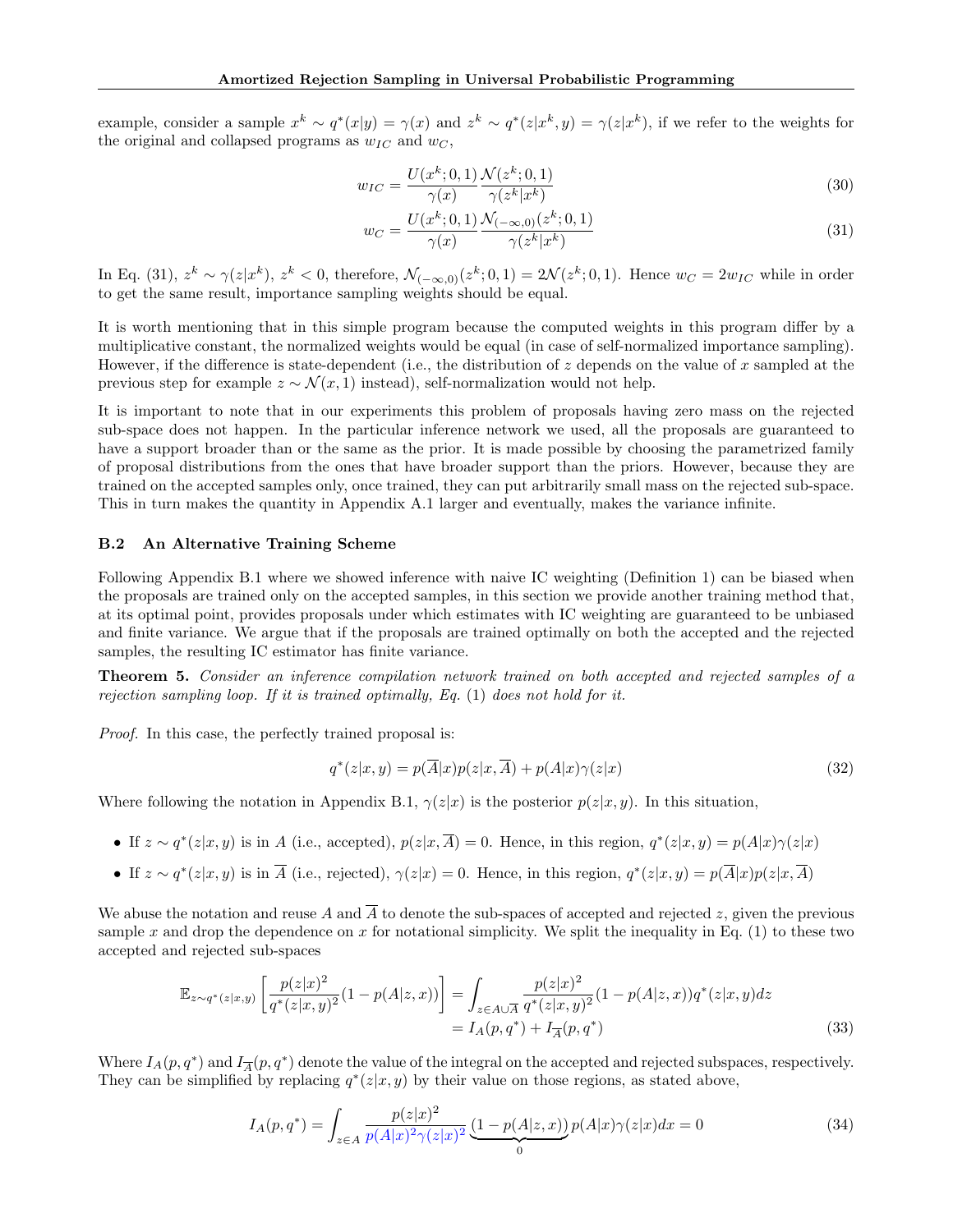$$
I_{\overline{A}}(p,q^*) = \int_{z \in \overline{A}} \frac{p(z|x)^2}{p(\overline{A}|x)^2 p(z|x,\overline{A})^2} \underbrace{(1 - p(A|z,x))}_{1} p(\overline{A}|x) p(z|x,\overline{A}) dx
$$
\n(35)

$$
= \int_{z \in \overline{A}} \frac{p(z|x)^2}{p(\overline{A}|x)^2 p(z|x,\overline{A})^2} \underbrace{p(\overline{A}|x) p(z|x,\overline{A})}_{\neq 0} dx
$$
\n(36)

$$
=\int_{z\in\overline{A}}\frac{p(z|x)^2}{p(\overline{A}|x)p(z|x,\overline{A})}dx=\int_{z\in\overline{A}}\underbrace{\frac{p(z|x)^2}{p(\overline{A}|x,z)p(z|x)}}dx
$$
\n(37)

<span id="page-14-1"></span>
$$
=\int_{z\in\overline{A}}p(z|x)dx\leq 1\tag{38}
$$

If in Eq. [\(38\)](#page-14-1) equality holds, it means that  $A = \emptyset$ , hence,  $p(A|x) = 0$ , equivalently, the rejection sampling loop never terminates which is an invalid rejection sampler. Therefore,  $\mathbb{E}_{z \sim q^*(z|x,y)} \left[ \frac{p(z|x)^2}{q^*(z|x,y)} \right]$  $\frac{p(z|x)^2}{q^*(z|x,y)^2}(1-p(A|z,x))$  < 1 and  $\Box$ the variance is finite.

However, since  $q^*$  is a convex combination of  $p(z|x, A)$  and  $\gamma(z|x)$ , depending on how efficient the rejection sampling loop is implemented by the user (i.e., how small  $p(A|x)$  is)  $q^*$  can be arbitrarily far from the correct posterior  $\gamma(z|x)$ . It is important to generate samples close to  $\gamma(z|x)$  because it will generate high-likelihood samples. Additionally, such a proposal can be wasteful computationally; it can have high rejection rate and it depends on the user code and out of the control of the inference engine.

With all that said, we proved finite variance only at the optimal point i.e., if the inference network is imperfect, naive application of sequential importance sampling can still lead to an estimator with infinite variance. Therefore, even with this new training scheme, naive sequential importance sampling cannot be safely used with guaranteed consistency guarantee.

# <span id="page-14-0"></span>C IMPLEMENTATION DETAILS

In this section we provide more details our implementation of ARS. In particular, we informally explain (I) our addressing scheme for random variables in rejection loops, (II) training the network such that it is only trained on the accepted samples, (III) running the inference network at test time.

#### C.1 Random variable addresses

Following the notation of [Le et al.](#page-9-13) [\(2017\)](#page-9-13), an *execution trace* of a probabilistic program is a sequence

$$
(x_t, a_t, i_t)_{t=1}^T,\tag{39}
$$

where  $x_t$ ,  $a_t$ , and  $a_t$  are respectively the sampled value, address, and instance value (call number) of the  $t<sup>th</sup>$ random variable in a given trace. An address  $a_t$  is a unique identifier automatically generated for each sample statement in the program. An instance value  $i_t$  is a counter of how many times a sample statement is executed in the same program trace i.e.,  $i_t = \sum_{j=1}^t \pmb{1}(a_t = a_j)$ . The inference network then learns proposal distributions  $q_{a,i}$ corresponding to the addresses  $a$  for all sample statements in the program and their instance values  $i$ . Therefore, each proposal distribution is identified by  $(a, i)$ . As explained in the paper, we train the same proposal distribution for different iterations of a rejection loop. Consequently, the addressing scheme should be modified to reflect this requirement.

In our implementation, we first extend the definition of addresses and instance values to cover rs start statements as well. We then define a trace for rejection sampling loops (denoted by RS trace) as a sequence of  $(x_t, a_t, i_t)$ , similar to the program traces, but  $x_t$  denotes the iteration of the loop here. We then modify the definition of a program trace to a sequence

$$
(x_t, r_t, a_t, i_t), \tag{40}
$$

 $r_t$  is the identifier (address and instance value) of the latest *active* rejection sampling loop, or  $\emptyset$  if no active rejection sampling loop exists at time t. An active rejection sampling loop is a loop that is started but is not concluded yet. In other words, rs start has been executed, but its corresponding rs end has not been reached yet.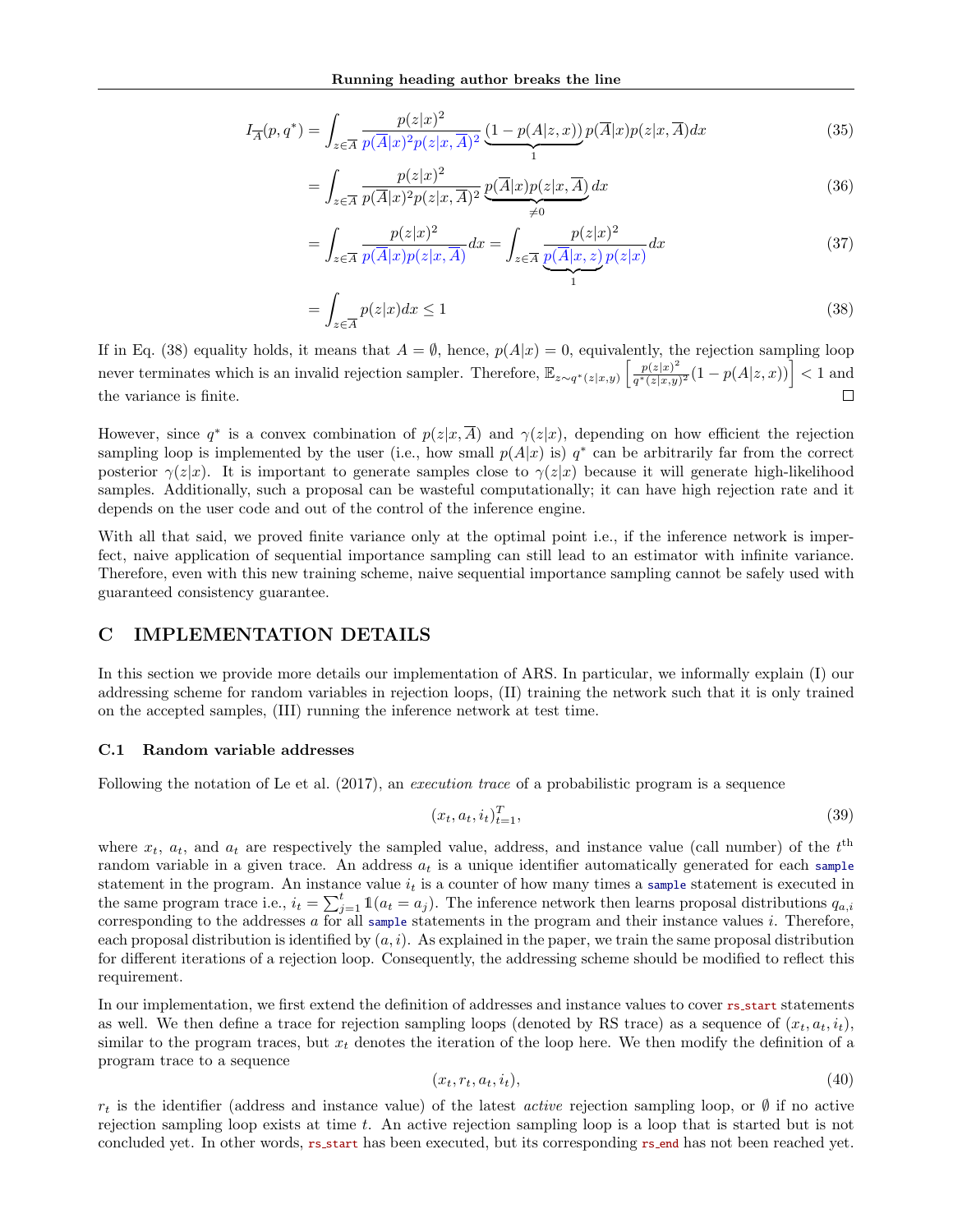To handle rejection sampling loops, we maintain a stack  $s_t$  of all active rejection sampling loops. At the beginning of program execution,  $s_0 = \emptyset$ . Every time the program enters a new rejection sampling loop, we push its identifier to s and pop from its top when executing rs end. When running rs start at time t, in order to detect if it is the start of new rejection sampling loop or retrying the last one, we compare the address the rs\_start statement  $a_t$ with the top of the stack.

- If the addresses do not match, we identify this as a new rejection sampling loop and push its identifier  $(a_t, i_t)$ to the top of the stack:  $\mathbf{s}_t = \mathbf{s}_{t-1} \oplus (a_t, i_t)$ , where  $\oplus$  denotes pushing to the top of the stack.
- If the addresses match, it is a retry of the latest loop. Let  $(x, a, i)$  be the last item in RS stack (we know  $a_t = a$ ). We first increase x in RS stack by one, denoting a new iteration of the loop. Then discard every item in program trace that has a rejection sampling identifier matching  $(a, i)$  i.e.,  $\{(x_i, r_i, a_i, i_j) : j < t, r_i =$  $(a, i)$ . Then we set  $s_t = s_{t-1}$  and the program execution continues.

With this definition,  $r_t = \emptyset$  if  $s_t$  is empty. Otherwise, it is the top element of  $s_t$ .

Therefore, once we execute a program, its program traces only contain accepted samples since all the rejected samples are instantly discarded and removed from the trace. Moreover, since each execution of rs\_start for a new rejection sampling loop gets a unique identifier, it can uniquely identify all rejection sampling loops, even for complicated program structures such as nested loops.

# C.2 Training

With our modified definition of program traces, we can use the traces after their execution is finished as training data for inference compilation network. Since the rejected samples are discarded, the traces are identical to the ones sampled from the "collapsed" program.

### C.3 Inference

One of the most important points to consider when performing inference is to ensure proposal distributions for different iterations of the same rejection sampling loop are the same. To satisfy this constraint, we should recover the LSTM network's state when retrying a rejection sampling loop. To accommodate it, we store the LSTM's state at the time of starting a new rejection sampling loop in the RS trace. In other words, we modify the definition of RS trace to be a sequence of  $(x_t, a_t, i_t, h_t)$  where  $h_t$  is the LSTM state. Then, we can simply restore LSTM's state once a rejection sampling loop retry is detected.

# D DETAILS OF EXPERIMENTS

Our experiments are implemented using PyProb. The architecture of our inference compilation network is the LSTM-based network introduced in [\(Le et al., 2017\)](#page-9-13) and existing in PyProb. The proposal distributions for Normal distributions are mixtures of 10 Normals and for Uniform distributions are mixtures of 10 Beta distributions with the same support as the prior. All the training is done by Adam optimizer [\(Kingma and Ba,](#page-9-20) [2014\)](#page-9-20). To compute  $K_{\text{converge}}$ , we choose  $\epsilon = 0.01$ , unless otherwise specified.

### <span id="page-15-0"></span>D.1 Marsaglia

Training The inference compilation network trained in this experiment has a single layer, 512 dimensional LSTM and is trained on 2 million random draws from the model with a learning rate of 10−<sup>3</sup> and batch size of 512. The specific distribution parameters in our model is  $\mu_0 = 0$ ,  $\sigma_0 = 1$ ,  $\sigma = 0.1$ .

Model Implementation of this model (including rejection sampling tags) is shown in Program [6.](#page-16-0) Observations used in the experiments are  $y_1 = y_2 = 0$  in Fig. [2](#page-5-0) (top) and Fig. [9](#page-19-1) (top) and  $y_1 = y_2 = -1$  in Fig. 9 (bottom).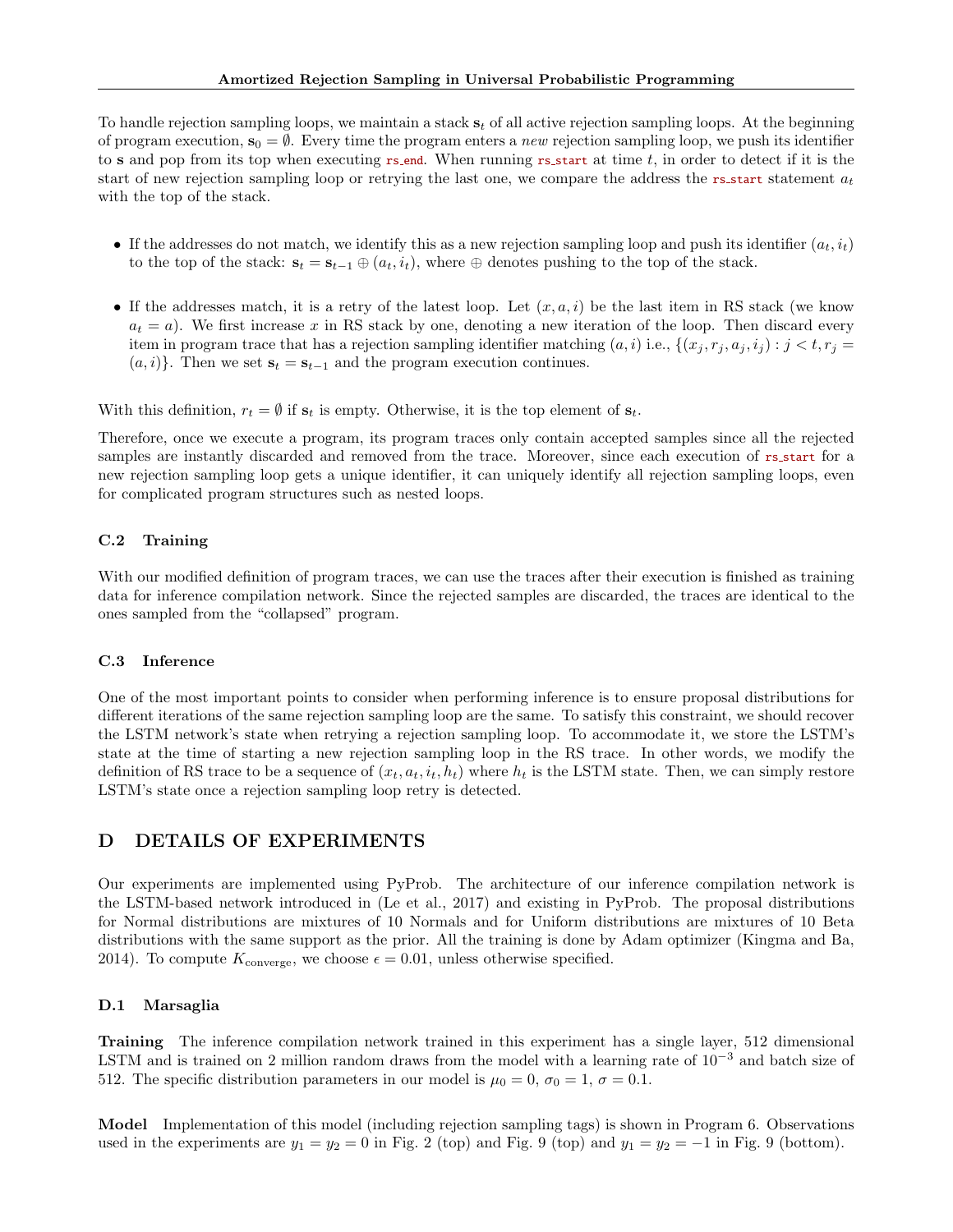Program 6: The Marsaglia experiment

```
def GUM(mu_0, sigma_0, sigma, y1, y2):
    while True:
        rs_start()
        x1 = sample(Uniform(-1, 1))x2 = sample(Uniform(-1, 1))s = x2∗∗2 + x2∗∗2
        if s < 1:
            rs end()
            break
    mu = x * sqrt(-2 * log(s) / s)observe(Normal(mean=mu , std=sigma), y1)
    observe(Normal(mean=mu , std=sigma), y2)
    return mu
```
### D.2 Beta-Bernoulli

#### D.2.1 Acceptance Function

The acceptance function  $c(x, u)$  is chosen in a way that a sample x drawn from the "base distribution" gets accepted with probability  $\left(x(1+\frac{\beta}{\alpha})\right)^{\alpha-1}\left((1-x)(1+\frac{\alpha}{\beta})\right)^{\beta-1}$ , therefore,

$$
c(x,u):= \mathbb{1}_{u\in C(x)} \text{ where } C(x): \left\{z\in [0,1]: z\leq \Big(x(1+\frac{\beta}{\alpha})\Big)^{\alpha-1}\Big((1-x)(1+\frac{\alpha}{\beta})\Big)^{\beta-1}\right\}.
$$

Note that  $c(x, u)$  depends on the parameters  $\alpha$  and  $\beta$ , but this dependence in suppressed in the notation for simplicity. In our experiment we assume  $\alpha = \beta$ . It simplifies  $C(x)$  to

<span id="page-16-2"></span>
$$
C(x): \left\{ z \in [0,1] : z \leq \left(4x(1-x)\right)^{\alpha-1} \right\}.
$$

#### D.2.2 Proposal Distributions

We mentioned in the main paper that the proposals are chosen manually. Here we explain in more detail how the proposals are chosen.

**True posterior for** x Consider the probabilistic program as shown in Fig. [6.](#page-16-1) We show the program in both "original" and "collapsed" versions (with the terminology from Fig. [1.](#page-1-0)) We know the true posterior for the latent variable x in Program [8](#page-16-2) is Beta $(\alpha + n, \beta)$ , since all the observations are "True".

<span id="page-16-3"></span><span id="page-16-1"></span>

| Program 7: Original         | Program 8: Collapsed            |  |  |  |
|-----------------------------|---------------------------------|--|--|--|
| while True:                 | $x = sample(Beta(alpha, beta))$ |  |  |  |
| rs.start()                  |                                 |  |  |  |
| $x = sample(Uniform(0, 1))$ |                                 |  |  |  |
| $u = sample(Uniform(0, 1))$ |                                 |  |  |  |
| if $c(x, u)$ :              |                                 |  |  |  |
| $rs\_end()$                 |                                 |  |  |  |
| break                       |                                 |  |  |  |
| for $i$ in range $(n)$ :    | for $i$ in range $(n)$ :        |  |  |  |
| observe(Bernoulli(x), y[i]) | observe(Bernoulli(x), y[i])     |  |  |  |

Figure 6: Probabilistic programs implementing the Beta-Bernoulli model.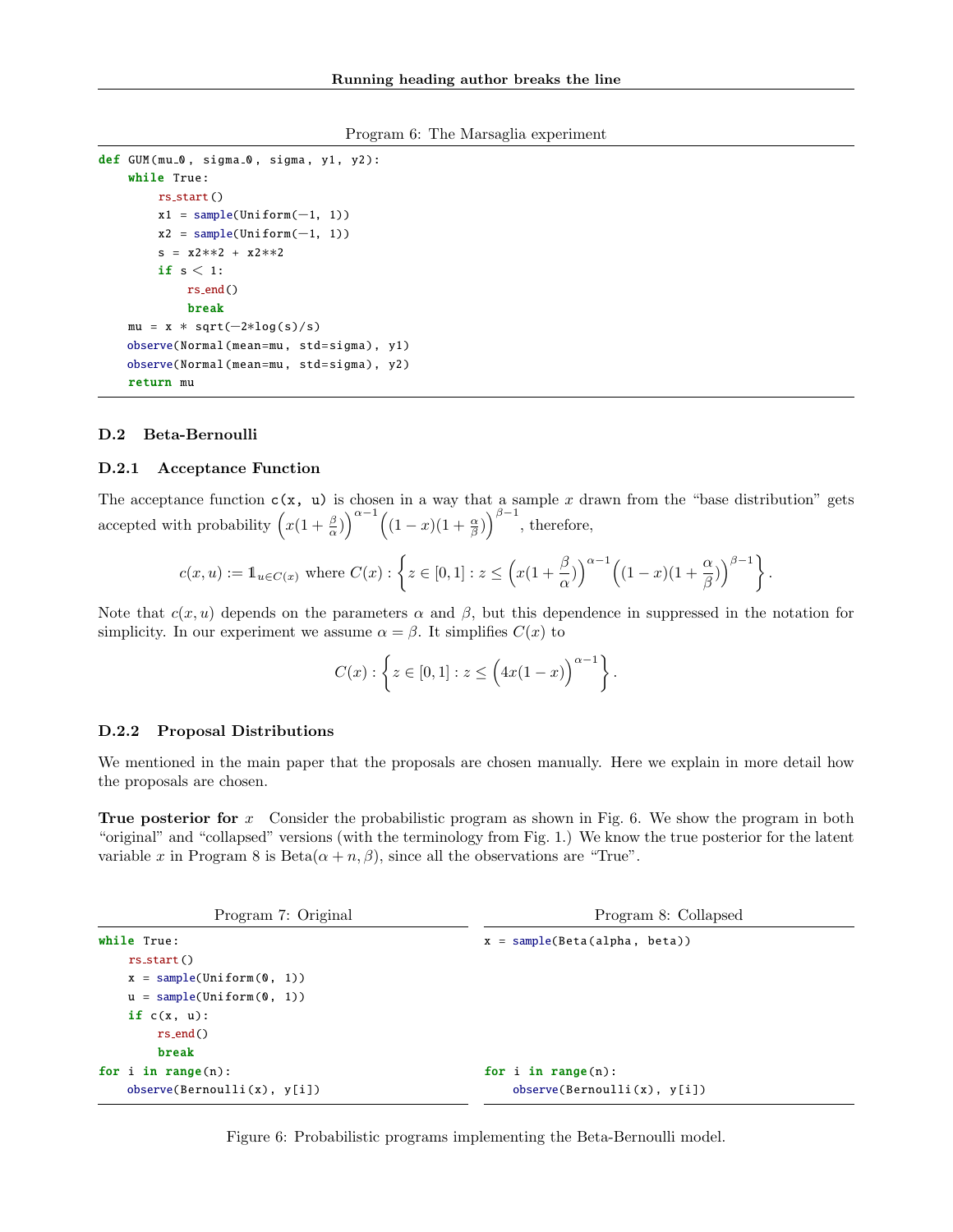<span id="page-17-0"></span>

| Parameters | $q(x \mathbf{y})$                                 | $q(u \boldsymbol{y},x)$                                                                                                                                                                                                                                   |  |  |  |
|------------|---------------------------------------------------|-----------------------------------------------------------------------------------------------------------------------------------------------------------------------------------------------------------------------------------------------------------|--|--|--|
|            | $\alpha = \beta = 2$   Beta $(\alpha + n, \beta)$ | Uniform $(0, 1)$                                                                                                                                                                                                                                          |  |  |  |
|            |                                                   | $\begin{array}{c} \left\vert \ \alpha=\beta=10 \ \right\vert \ \text{Beta}(\alpha+n,\beta) \ \left\vert \ \text{Mixture}_{0.99,0.01} \ \left\vert \text{Uniform} \left(0,\left(4x(1-x)\right)\right)\right.\end{array}$<br>$\vert$ , Uniform $(0,1)\vert$ |  |  |  |

Table 1: Manually chosen proposal distributions in the Beta-Bernoulli experiment. The first row corresponds to Fig. [4](#page-6-2) in the main text and Fig. [10](#page-20-1) (left) in Appendix [E.](#page-19-0) The second row corresponds to the additional results plot in Fig. [10](#page-20-1) (right). In this table, Mixture $_{0.99,0.01}$  means a mixture of two distributions with 0.99 and 0.01 being the probabilities of each of mixtures respectively. This Mixture distribution is necessary to ensure  $p$  is absolutely continuous with respect to q.

<span id="page-17-1"></span>

Figure 7: Simulation process (top row) and noisy observations (bottom row) in our Mini-SHERPA experiment. Rows correspond to events of channel 1, 2, and 3, respectively from left to right. These are the observations used in this paper. Fig. [2](#page-5-0) (bottom row) corresponds to the left column and Fig. [8](#page-18-0) corresponds to the next two columns.

**True posterior for** u Considering Program [7,](#page-16-3) the true posterior of u given the set of observations  $y = \{y_i\}_{i=1}^n$ and the previously sampled latent variable x is  $p(u|\mathbf{y},x) =$  Uniform  $(0, (4x(1-x))^{\alpha-1})$ .

Having these true posterior distributions in mind, we choose (nearly) perfect proposal distributions in our experiment, as summarized in Table [1.](#page-17-0)

### D.3 Mini-SHERPA

In this experiment, the inference compilation has a 3-layer layer LSTM with dimension of 512. The network is trained on 2 million random draws from the model with a learning rate of  $10^{-3}$  and a batch size of 512.

The observation in this experiment is a noisy measurement of the energy dispatched by the simulated particles. Figure [7](#page-17-1) (bottom) shows the observations used in our Mini-SHERPA experiment. Each observation is a  $20 \times 20$ image. The observation noise is a zero-mean independent multivariate Gaussian on image pixels.

The implementation of this experiment, excluding the unnecessary simulation details is shown in Program [9.](#page-18-1)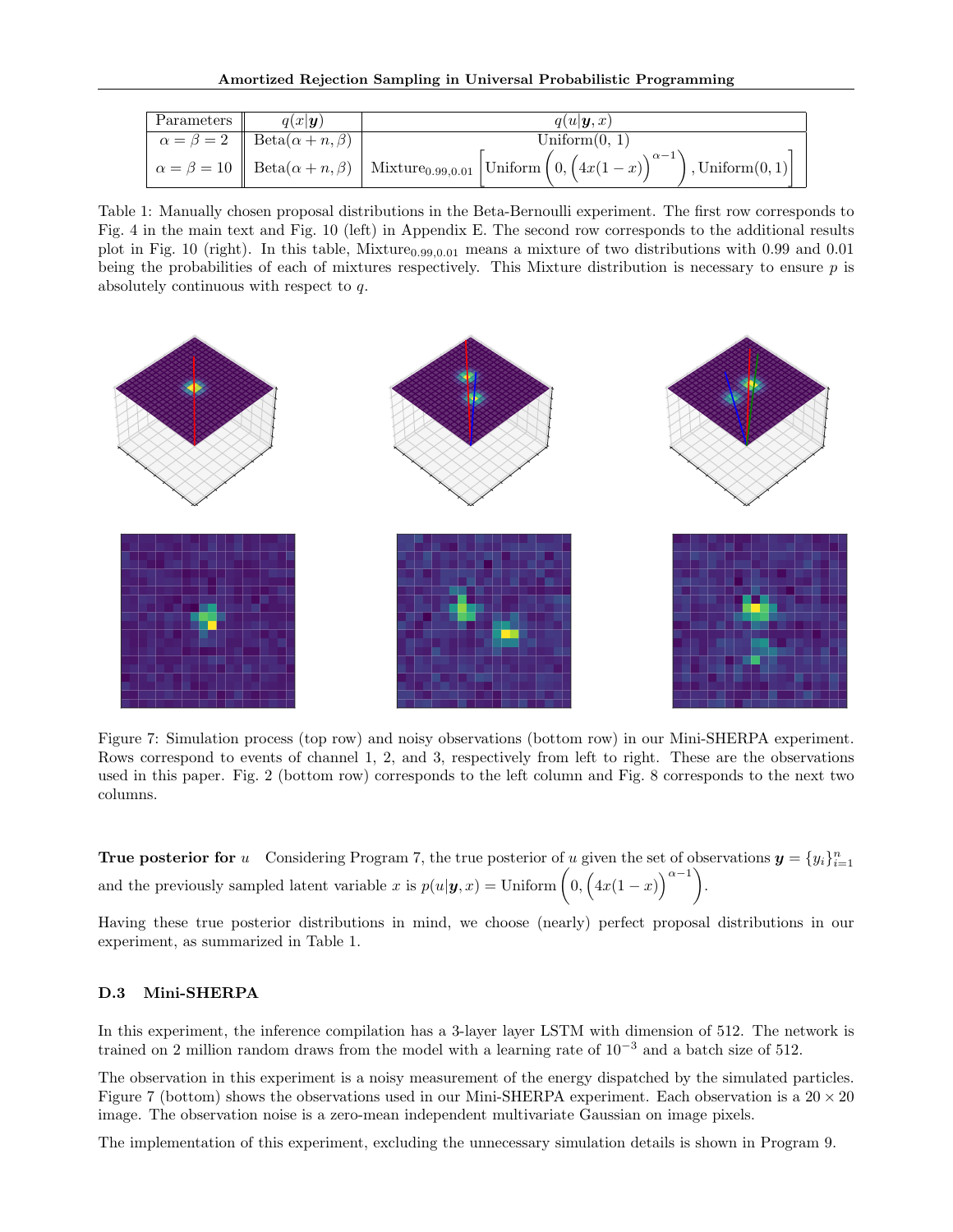Running heading author breaks the line

<span id="page-18-0"></span>

Figure 8: Experimental results for the Mini-SHERPA experiment with a channel 2 (top) and channel 3 (bottom) observation. For the convergence plot on the bottom row, since the methods are slow to converge, we choose  $\epsilon = 0.03.$ 



```
def rejection_sample(scale):
    y_max = 1/scalewhile True:
        rs_start()
        x = sample(Uniform(−scale , scale ))
        a = sample(Uniform(0, y_max))if a \leq 1/\text{scale*abs}(x/\text{scale}):rs end()
            return x
def Mini SHERPA (obs ):
    channel = sample(Categorical([1/3, 1/3, 1/3]))
    momentum_x = sample(Uniform(-0.5, 0.5))momentum y = sample(Uniform(−0.5, 0.5))
    momentum_z = sample(Uniform(10, 20))thetas, phis = [], []for i in range(channel)
        thetas.append(rejection_sample(pi/4))
        phis.append(sample(Uniform (0, 2*pi)) for i in range(channel))
    deposits = simulate(momentum_x, momentum_y, momentum_z, thetas, phis)
    likelihood = Normal(deposits, max(sqrt(deposits, 0.3)))observe(likelihood , obs)
    return momentum_x, momentum_y, momentum_z, channel, deposits
```
In Program [9,](#page-18-1) the function simulate computes the resulting particle momentums, simulates the resulting particles and renders the  $20 \times 20$  image of dispatched energies.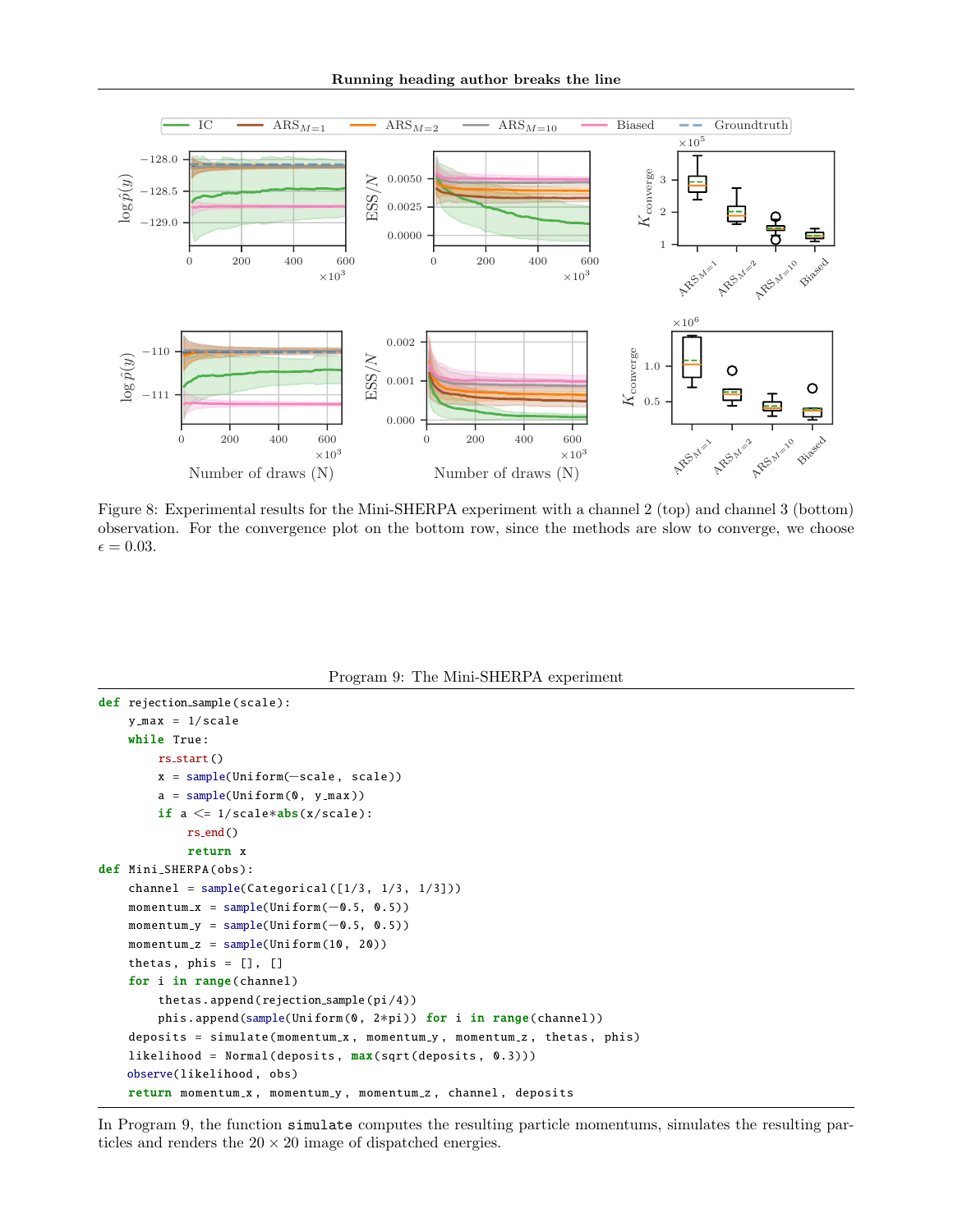<span id="page-19-1"></span>

Figure 9: Additional results from the Marsaglia experiment. (Top) is the same as Fig. [2,](#page-5-0) but includes the collapsed weighting as well. (Bottom) has a different observation. Observations are  $(y_1 = y_2 = 0)$  and  $(y_1 = y_2 = -1)$ respectively for the top and bottom row.

# <span id="page-19-0"></span>E MORE EXPERIMENTAL RESULTS

### E.1 Collapsed weighting

In all experiments presented in this paper, the rejection sampling loops are simple enough to admit tractable "collapsed" distributions. The collapsed distribution is a Gaussian in the Maraglia experiment and a Beta in the Beta-Bernoulli experiment. In Mini-SHERPA, it is a custom distribution with tractable density and CDF function, therefore, we can implement a custom distribution for it. One might argue that we can ask the user to implement the collapsed program instead of using rejection sampling and avoid the problems discussed in the paper. In this section we investigate how feasible it is and provide additional results to compare performance of collapsed weighting and ARS.

First, we remind the reader that ARS depends on the acceptance probability of the loops and not other features of them. Therefore, ARS performs similarly in more complicated programs with intractable rejection loops. Second, it is important to note that in many situations, the collapsed program is intractable. For example, consider a generator of LaTeX source codes that compile without error. Therefore, it is essential for universal PPLs to provide the tooling to handle such cases without relying on the user to implement the collapsed program.

Nonetheless, in this section we provide additional results to compare performance of ARS compared to collapsed weighting. However, re-implementing the program in its collapsed form changes the number of random variables and distribution types (for example, in the Marsaglia experiment, two Uniform random variables inside the rejection loop will be replaced by one Gaussian random variable). It will in turn reduce the variance of the estimator due to having fewer number of random variables and usually simpler distributions. It also requires re-training the inference network. Such differences improve performance of the collapsed model for reasons unrelated to the weighting.

For a fair comparison, we keep the model unchanged, but estimate or analytically compute (where applicable) the quantities of interest  $p(z|x, A)$  and  $z(z|x, A, y)$  and compute collapsed weighting according to its definition in Eq. [\(2\)](#page-2-2). Results of this experiment are labelled "Collapsed" in Figs. [9](#page-19-1) and [10.](#page-20-1)